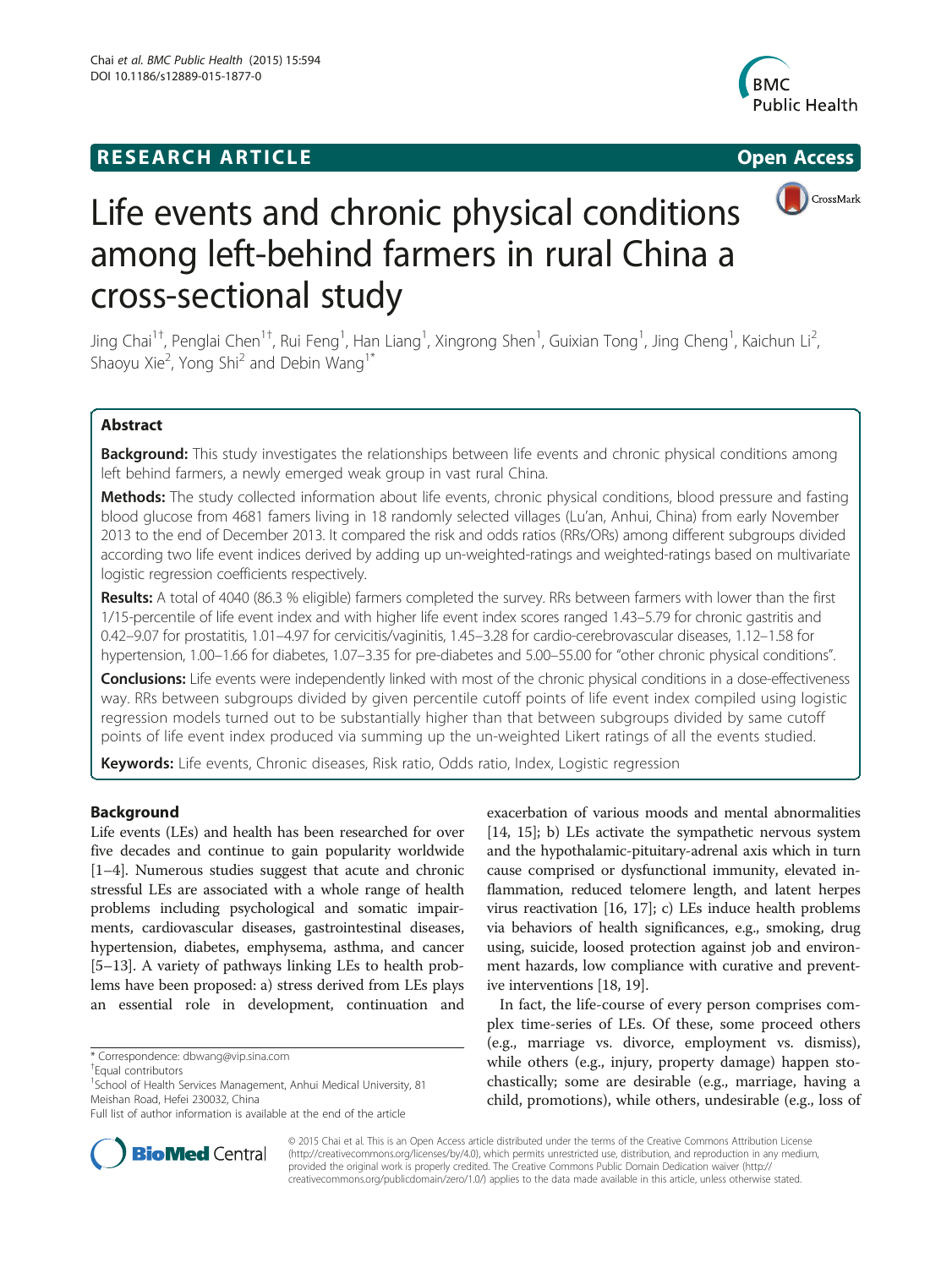beloved, property damage, dismiss); some (e.g., an examination, competition) end within a short time, while others (e.g., chronic pain, economic hardship) persist for years. All these features have health significance and evidences are merging that the impact of a LE is dependent upon its nature (e.g., positive vs. negative, acute vs. chronic), timing (e.g., early vs. late occurrence), intensity (e.g., severe vs. moderate impairment), presences and sequences of other LEs, as well as the individual's resources to adapt to the event [\[20](#page-14-0), [21](#page-14-0)]. In addition, the socio-cultural context also plays an important role in the links between LEs and health since it shapes the value and perception systems of the affected and related [[22](#page-14-0), [23\]](#page-14-0). For example, traditional culture in China especially rural areas values it very high that a woman should marry only one man for her whole life and therefore divorce may incur much greater stress on females than males [\[24\]](#page-14-0).

The complex nature in the time-series of LEs and in the pathways from LEs to health makes it critical to select specific LE items and combine them into a single score for assessing their cumulative effects. On the one hand, it is impossible for any single study to tackle the whole time-series; instead, it has to be highly selective, focusing on only part of it, e.g., the major stressful LEs. On the other, any specific LE forms only a small part of the series and is subject to the influences of numerous other ones [[25](#page-14-0)]. This may not only explain why published researches have documented only mixed or marginal effects but also hint much greater importance of the cumulative effect of all the LEs under concern. Contemporary views about LE selection stress both transferability and sociocultural tailoring [\[26\]](#page-14-0). And common strategies employed in generating collective scores are mainly counting the number of the LEs or summing up un-weighted Likert scale ratings [[27](#page-14-0)]. Although these approaches are easy to use and understand, they suffer from limited ability in distinguishing overlaps, interactions and relative importance between LE items [\[27](#page-14-0)–[29](#page-14-0)]. Given these, more and more authors are proposing relatively sophisticated methods, e.g., quartile regression, genetic algorithms and artificial neural networks [\[30, 31](#page-14-0)]. These models are more powerful in generating differentiated weights for combining LE items [\[32, 33\]](#page-14-0). Bearing these in mind, this study aims at exploring alternative approaches for assessing and analyzing LEs and their impacts. First, it tries to assess life-time accumulative effects of LEs rather than that of a limited period (e.g., 1–2 years before the study) as did in most previous studies. Second, it uses multivariate logistic regression coefficients as weights in combining individual LE items into a single index.

Another important feature that distinguishes the current study from contemporary ones relates to its focus on documenting relationships between life-time major LEs

(including both positive and negative LEs) and chronic physical conditions (CPCs) among left behind farmers (LBFs) in rural Anhui, China. LBFs represent an emerging weak group living in vast rural China. The foundation, in 1949, of the new communist government paralleled establishment of a very strict residence registration system which had made migration from rural areas to cities extremely difficult and caused huge discrepancies between the two areas. This restriction has been gradually lifted starting from the late 1980s when the nation began the so called "reformation and openness" policy. And driven by rapid economic growth in cities and urbanization, most young and capable farmers move to cities for temporary jobs. LEs and health among LBFs merit special attention by several means. First, long-term separation from family members and lack of helps and care from youngsters may be profound LEs themselves. And LBFs may, due to the reverse selection, be relatively older, less capable and thus disadvantageous in copying with LEs. Second, LBFs may differ substantially from "total" rural residents that comprise both those on move to cities and those being leftbehind. This may have made the existing findings about health and its influencing factors in rural China obsolete since these findings were based primarily on studies of all rural residents. Third, massive movement of farmers to cities also means huge changes in healthcare needs and demands in rural areas and thus a clear need for reorientating the existing rural health services from "all farmers" toward LBFs. Investigating CPCs among LBFs and their relationships with LEs may not only shed new lights for understanding the effects of LEs but also call for attention for LBFs and inform service reformation in vast rural China.

# **Methods**

#### Sampling and recruitment

This study was an integral part of an ongoing larger project aimed at developing a comprehensive instrument for assessing the risks of CPCs and identifying LBFs at elevated risk of CPCs so as to deliver targeted risk management. Sampling of site villages proceeded through: a) geographically dividing all the counties within Lu'an, one of the largest prefectures in Anhui province, China, into the north, center and south regions; b) randomly selecting 1 county from each of the regions; c) randomly selecting 1 townships from each of the counties selected; d) randomly selecting 6 villages from each of the townships selected. The research group from Anhui Medical University performed the randomization from the rosters of names of the counties, townships and villages within the selected areas provided by the local centers for disease control and prevention.

Criteria for subject inclusion were men and women who: a) had registered rural residence and were actually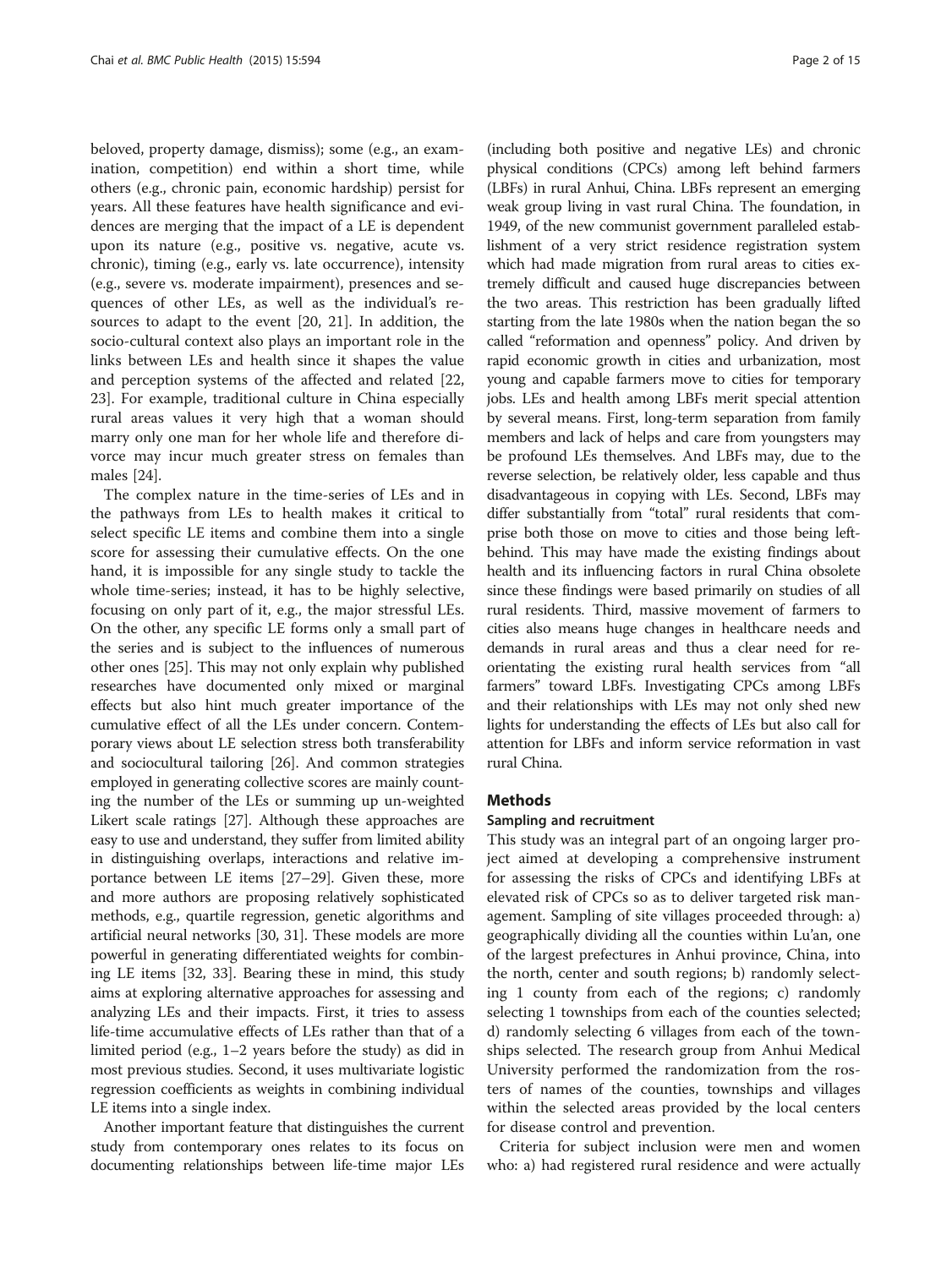living in the sampled villages when this survey was conducted; b) aged 40 to 70 years; c) were willing to participate and able to answer the survey questions. The selection of the 40–70 age range was based upon: a) LBFs of 40+ was viewed as the priority group for the planned intervention since age-specific prevalence rates of most of the CPCs under concern start to increase rapidly from age 40; b) LBFs aged over 70 had already been covered by China Chronic Diseases Management Project and therefore no-longer need the intervention. Recruitment and survey of eligible LBFs started from early November 2013 and ended by the end of December 2013.

#### Variables and instruments

The study comprised 5 categories of data, i.e., demographics, LEs, CPCs, and bio-physics. The LE component included 20 items (Table [1](#page-3-0) and Additional file [1](#page-13-0)) soliciting life-time experiences of 20 events and their effects. It incorporated items from common instruments in China tailored, via qualitative interviews and pilot tests, to the local socio-cultural contexts of rural Anhui, a developing province in the middle of China [\[34, 35](#page-14-0)]. The qualitative interviews solicited information, from the local farmers, about what were the common life events that had significant psychological effects on and happened frequently to local farmers and whether each of the items included in the tentative life event instrument was relevant to local sociocultural contexts. The pilot tests consisted of two rounds of small-scale instrument administration, analysis and revision.

Each item with our resultant LE instrument consisted of a "judging" question and a "rating" question. Taking the example of "loss of relatives", it started with "Have you ever experienced loss of relatives like parent, spouse and children? 1) Yes; 2) No" and then followed, if the response to this "judging" question were "Yes", by a "rating" question worded as "To what extent has the experience affected you? 1) A little; 2) Slightly; 3) Moderately; 4) Severely".

The CPC component contained structured questions enquiring about common CPCs diagnosed or re-diagnosed/ confirmed by health service providers during the past year. These common CPCs included hypertension, diabetes, chronic gastritis, prostatitis, cervicitis, vaginitis, cardiocerebrovascular diseases, cancer and/or tumor, and others. The demographic component solicited data about age, gender and education level etc. In addition, the study also measured systolic and diastolic blood pressure (SBP/DBP) and fasting capillary glucose (FCG).

# Data collection and quality control

Data about the LEs, CPCs and demographics were collected by trained graduate students from Anhui Medical University using computerized instruments; while SBP/ DBP and FCG, by trained researchers according to relevant standard procedures [[36, 37\]](#page-14-0). All the interviews and measurements took place at the village clinics. Measures taken to ensure data quality included: a) training and examination of field data collectors; b) use of computerized logic checks; c) daily checks, by quality supervisors, of all the questionnaires completed during the day; d) retest of 5 % randomly selected subjects; e) feedback of errors found via the daily checks and retests; f) elimination of disqualified field data collectors.

#### Value assignment and index calculation

The study used two types (one based on Likert scale sum and the other, on regression coefficients) of life event index (LEI) for quantifying total magnitude of all LEs. The Likert-scale-sum LEI followed previous studies and used the formula  $LEI = \sum_{i=1}^{20} x_i$  [[27\]](#page-14-0); while the regression-coefficients-weighted  $LEI = \sum_{i=1}^{20} w_i x_i$ . Here,  $i=i^{th}$  item of the life events studied,  $x_i$  = the Likert scale rating of the  $i^{th}$  item,  $W_i$  = the weight of the  $i^{th}$  item generated from logistic regression modeling. The reason why we used multiple instead of binary models in calculating the weights of life events was because we thought that there may be confounding effects between specific LE and age, gender, education and other LEs. Multiple variable regression models are capable of excluding these confounding effects but not binary ones.

The modeling used "any CPC" as the dependent variable (valued as "0" if no chronic physical conditions were reported and "1" if at least one CPC was reported) and  $x_i$ (the Likert rating of the  $i<sup>th</sup>$  item of LEs), age and gender as the covariates. The Likert scale included 5 point values, i.e., "0" if the response to the "judging" question mentioned above were "No", "1" if the response to the "judging" question were "Yes", and "2", "3", "4" and "5" if the response to the "rating" question were "A little", "Slightly", "Moderately" and "Severely" respectively (Additional file [1\)](#page-13-0). Taking the example of the 15th item  $(x_{15})$  included in the LE instrument, it consisted of two questions and reads "Q29: Have you ever experienced loss of relatives like parent, spouse and children? 1) Yes; 2) No (Skip to Q31)" and "Q30: To what extent has the experience affected you? 1) A little; 2) Slightly; 3) Moderately; 4) Severely". If a respondent gives "Yes" answer to Q29 and "Moderately" to Q30, then he/she adds 4 to his/her "Liker-sum LEI" or  $4 \times$  $W_{15}$  to his/her "regression-coefficients-weighted LEI". The resultant coefficients (or  $W_i$ ) ranged from -0.39 to 0.39 and all the coefficients greater than 0.27 and less than −0.26 were statistically significant.

#### Data process and analysis

Data analysis used SPSS 16.0 (SPSS Inc., Chicago, IL, USA) and Review Manager 5.2 (Cochrane Review Manager; Cochrane Collaboration, Oxford, UK) and comprised five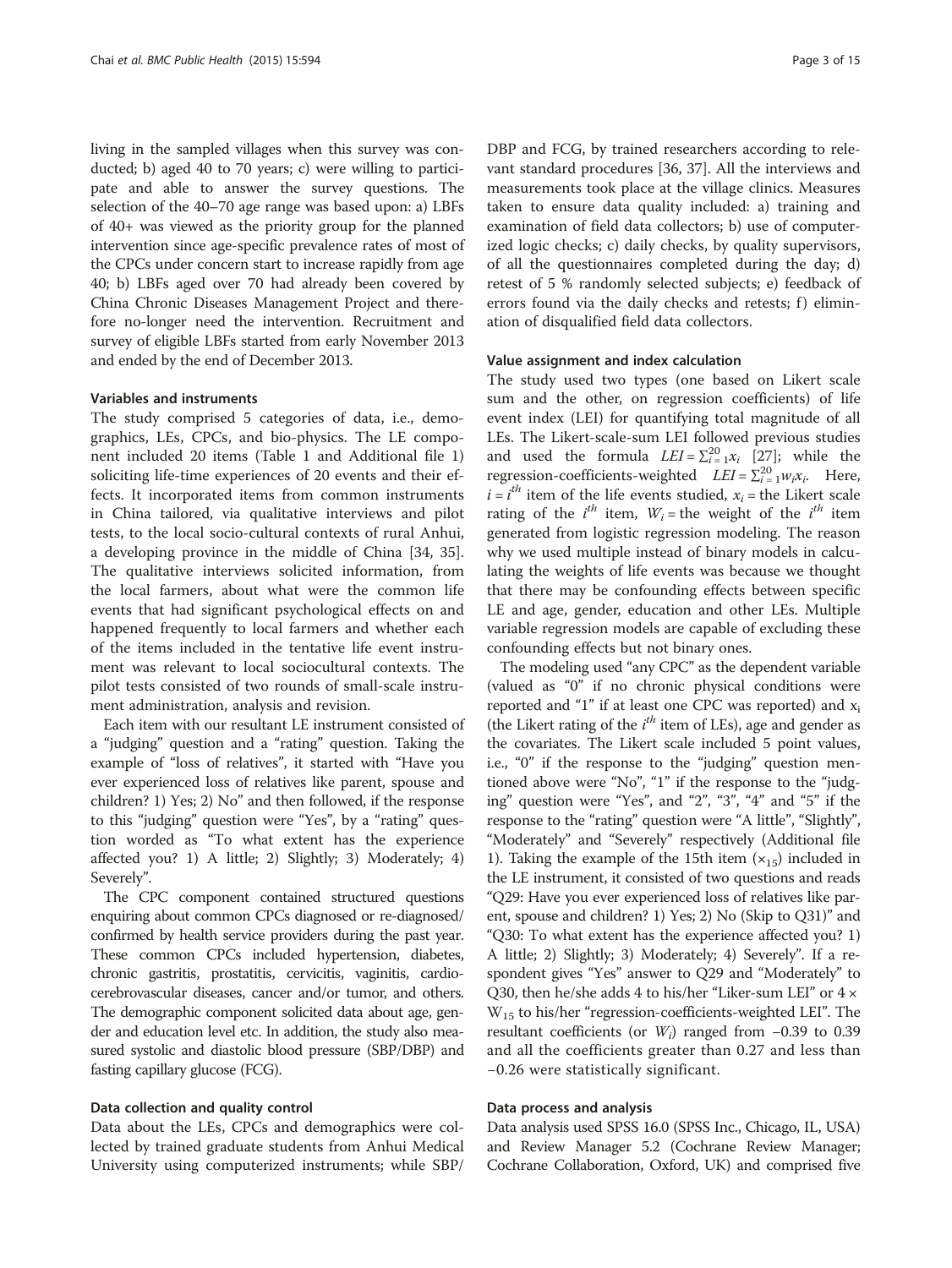| Life events                                | Gender               |                           | Age                  |                      |                                  | Education                  |                                | Total                         |                 |
|--------------------------------------------|----------------------|---------------------------|----------------------|----------------------|----------------------------------|----------------------------|--------------------------------|-------------------------------|-----------------|
|                                            | Male<br>$(n = 1441)$ | Female<br>$(n = 2599)$    | $40 \sim (n = 1221)$ | $50 \sim (n = 1187)$ | $60 \sim (n = 1632)$             | Illiterate<br>$(n = 1953)$ | Primary school<br>$(n = 1398)$ | ≥Middle school<br>$(n = 689)$ | $(n = 4040)$    |
| Schooling/examination<br>failures          | 377 (26.2)           | 697 (26.8)                | 307 (25.1)           | 368 (31.0)           | 399 (24.4) <sup>++</sup>         | 424 (21.7)                 | 399 (28.5)                     | 251 $(36.4)^{++}$             | 1074 (26.6)     |
| Abandonment of favorite<br>pursues         | 282 (21.9)           | 504 (20.4)                | 237 (17.1)           | 273 (21.9)           | 334 (20.5)                       | 385 (19.7)                 | 283 (20.2)                     | $176$ (25.5) <sup>++</sup>    | 844 (20.9)      |
| Punishments/dismisses                      | 254 (17.6)           | 504 (19.4)                | 243 (19.9)           | 252 (21.2)           | $263$ $(16.1)$ <sup>††</sup>     | 379 (19.4)                 | 260 (18.6)                     | 119 (17.3)                    | 758 (18.8)      |
| Promotions/awards                          | 241 (16.7)           | $100(3.8)^{44}$           | 56 (4.6)             | 99 (8.3)             | $186(11.4)^{+1}$                 | 98 (5.0)                   | 119(8.5)                       | $124 (18.0)^{++}$             | 341 (8.4)       |
| Admirable achievements                     | 413 (28.7)           | 701 (27.0)                | 319 (26.1)           | 354 (29.8)           | 441 (27.0)                       | 488 (25.0)                 | 405 (29.0)                     | $221 (32.1)^{++}$             | 1114 (27.6)     |
| Forced/disliked endeavors                  | 217(15.1)            | 350 (13.5)                | 187 (15.3)           | 175(14.7)            | 205 (12.6)                       | 248 (12.7)<br>208 (14.9)   |                                | $111 (16.1)^+$                | 567 (14.0)      |
| Major accidents/mistakes                   | 357 (24.8)           | 467 (18.0)**              | 250 (20.5)           | 255 (21.5)           | 319 (19.5)                       | 367 (18.8)                 | 289 (20.7)                     | 168 $(24.4)^+$                | 824 (20.4)      |
| Natural disasters                          | 631 (43.8)           | 989 (38.1)**              | 426 (34.9)           | 473 (39.8)           | 721 $(44.2)$ <sup>††</sup>       | 762 (39.0)                 | 549 (39.3)                     | 309 $(44.8)^+$                | 1620 (40.1)     |
| Misunderstandings/blames                   | 342 (23.7)           | 650 (25.0)                | 300 (24.6)           | 317 (26.7)           | 375 (23.0)                       | 446 (22.8)                 | 349 (25.0)                     | 197 $(28.6)^+$                | 992 (24.6)      |
| Law suits due to self                      | 104(7.2)             | 58 $(2.2)$ **             | 55 (4.5)             | 52 (4.4)             | 55 (3.4)                         | 49 (2.5)                   | 71(5.1)                        | 42 $(6.1)$ <sup>++</sup>      | 162(4.0)        |
| Law suits due to relatives                 | 33(2.3)              |                           | 35(2.9)              | 56 (4.7)             | 38 $(2.3)$ <sup>††</sup>         | 70(3.6)                    | 37(2.6)                        | 22(3.2)                       | 129(3.2)        |
| Long-term enmities with<br>others          | 189 (13.1)           | 321 (12.4)                | 93 (7.6)             | 184 (15.5)           | 233 $(14.3)$ <sup>††</sup>       | 261 (13.4)                 | 170 (12.2)                     | 79 (11.5)                     | 510 (12.6)      |
| Marital/love breakups/<br>conflicts        | 118 (8.2)            | 128 $(4.9)$ <sup>**</sup> | 112 (9.2)            | 68 (5.7)             | 66 $(4.0)$ <sup>++</sup>         | 84 (4.3)                   | 97 (6.9)                       | 65 $(9.4)$ <sup>++</sup>      | 246 (6.1)       |
| Major injuries/diseases<br>of relatives    | 528 (36.6)           | 1090(41.9)                | 473 (38.7)           | 430 (36.2)           | 715 $(43.8)$ <sup>††</sup>       | 787 (40.3)                 | 547 (39.1)                     | 284 (41.2)                    | 1618 (40.0)     |
| Loss of relatives                          | 1303 (90.4)          | 2287 (88.0)               | 941 (77.1)           | 1088 (91.7)          | $1561 (95.6)$ <sup>††</sup>      | 1769 (90.6)                | 1224 (87.6)                    | 597 $(86.6)$ <sup>++</sup>    | 3590 (88.9)     |
| Frequent parental conflicts                | 128 (8.9)            | 270 (10.4)                | 141(11.5)            | 124(10.4)            | 133 $(8.1)$ <sup>++</sup>        | 179 (9.2)                  | 149 (10.7)                     | 70 (10.2)                     | 398 (9.9)       |
| Over worries about<br>children             | 506 (35.1)           | 1129(43.4)                | 320 (26.2)           | 500 (42.1)           | $815(49.9)$ <sup>††</sup>        | 912 (46.7)                 | 510 (36.5)                     | $213(30.9)$ <sup>++</sup>     | 1635 (40.5)     |
| Financial hardship                         | 610 (42.3)           | 1195 (46.0) <sup>*</sup>  | 349 (28.6)           | 542 (45.7)           | $914(56.0)$ <sup>††</sup>        | 1024 (52.4)                | 562 (40.2)                     | $219(31.8)$ <sup>++</sup>     | 1805 (44.7)     |
| Stressful tasks prevailed life 174 (12.1)  |                      | 603 $(23.2)^{**}$         | 156 (12.8)           | 237 (20.0)           | 384 $(23.5)$ <sup>††</sup>       | 473 (24.2)                 | 232 (16.6)                     | 72 $(10.4)^{++}$              | 777 (19.2)      |
| Other mis-happenings                       | 87(6.0)              | 189 (7.3)                 | 70(5.7)              | 88 (7.4)             | 118(7.2)                         | 130(6.7)                   | 103(7.4)                       | 43 (6.2)                      | 276 (6.8)       |
| Regression-model-based<br>LEI $(x \pm SD)$ | $0.95 \pm 0.45$      | $0.93 \pm 0.45$           | $0.79 \pm 0.43$      | $0.97 \pm 0.46$      | $1.02 \pm 0.44^{\dagger\dagger}$ | $0.94 \pm 0.44$            | $0.92 \pm 0.47$                | $0.95 \pm 0.46$               | $0.93 \pm 0.45$ |
| Chronic physical conditions                |                      |                           |                      |                      |                                  |                            |                                |                               |                 |
| Hypertension                               | 704 (48.9)           | 1043 (40.1) **            | 318 (26.0)           | 531 (44.7)           | 898 (55.0) <sup>++</sup>         | 866 (44.3)                 | 801 (57.3)                     | 284 (41.2)                    | 1747 (43.2)     |
| Diabetes                                   | 130 (9.0)            | 195(7.5)                  | 81(6.6)              | 97(8.2)              | 147(9.0)                         | 158(8.1)                   | 98 (7.0)                       | 69 (10.0)                     | 325(8.0)        |
| Pre-diabetes                               | 393 (31.6)           | 705 (30.6)                | 305 (29.0)           | 335 (32.0)           | 458 (31.6)                       | 1111 (56.9)                | 706 (50.5)                     | 338 $(49.1)$ <sup>++</sup>    | 1098 (31.0)     |
| Chronic gastritis                          | 255 (17.7)           | 521 (20.0)                | 216 (17.7)           | 228 (19.2)           | 332 (20.3)                       | 403 (20.6)                 | 246 (17.6)                     | 127 (18.4)                    | 776 (19.2)      |

<span id="page-3-0"></span>**Table 1** Descriptive statistics of life events and chronic physical conditions by gender and age (n/%)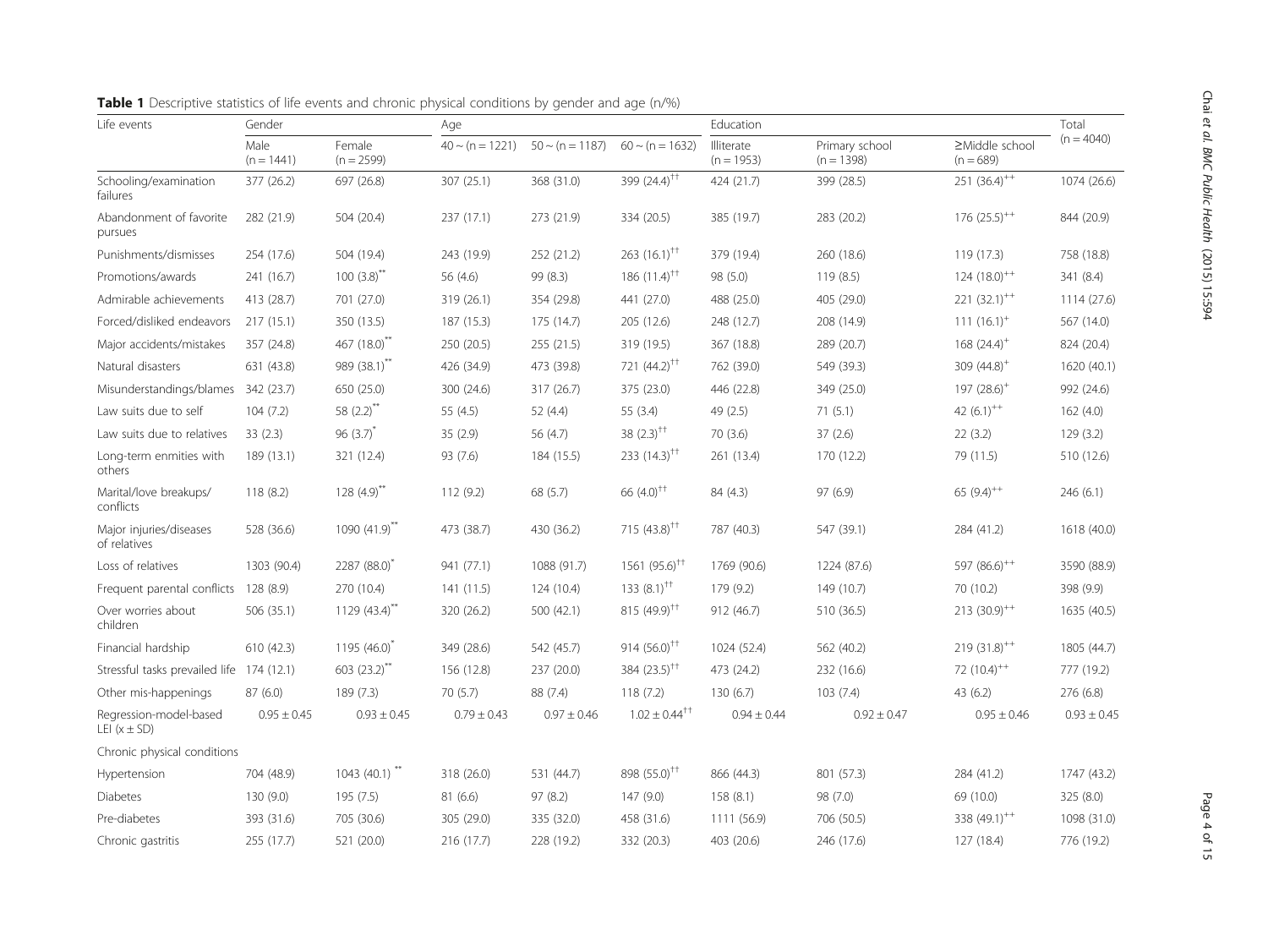Table 1 Descriptive statistics of life events and chronic physical conditions by gender and age (n/%) (Continued)

| Prostatitis                        | 131 (9.1)  | ΝA                | 21(6.0)    | 29(7.1)    | 81 (11.9) $^{\text{+}}$   | 30(1.5)    | 59 (4.2)   | 43 $(6.2)$ <sup>++</sup> | 131(9.1)   |
|------------------------------------|------------|-------------------|------------|------------|---------------------------|------------|------------|--------------------------|------------|
| Cervicitis/vaginitis               | <b>NA</b>  | 456 (17.5)        | 199 (12.9) | 134 (17.2) | $123(13.0)$ <sup>TT</sup> | 247 (12.6) | 148 (10.6) | $61(8.9)^+$              | 456 (17.5) |
| Cardio-cerebrovascular<br>diseases | 157 (10.9) | 222(8.5)          | 64(5.2)    | 95 (8.0)   | 220 (13.5) $^{\text{++}}$ | 178 (9.1)  | 134 (9.6)  | 67(9.7)                  | 379 (9.4)  |
| Other CPCs                         | 119 (8.3)  | 304 $(11.7)^{**}$ | 122 (10.0) | 144 (12.1) | 157 (9.6)                 | 207 (10.6) | 159 (11.4) | 57 (8.3)                 | 423 (10.5) |
| Free from CPCs                     | 362 (25.1) | 609 (23.4)        | 393 (32.2) | 285 (24.0) | $293(18.0)$ <sup>TT</sup> | 450 (23.0) | 338 (24.2) | 183 (26.6)               | 971 (24.0) |

"t" and "tt" denote  $p < 0.05$  and  $p < 0.01$  respectively for the power test of null difference between age groups; "\*" and "\*\*",  $p < 0.05$  and  $p < 0.01$ , for the power test of null difference between gender groups; "\*" an  $^{n+n}$ , p < 0.05 and p < 0.01, for the power test of null difference between education groups; hypertension denotes systolic/diastolic blood pressure ≥140/90 mmHg; diabetes denotes fasting capillary glucose ≥7.0 mmol/ L; pre-diabetes denotes fasting capillary glucose =[6.1, 6.9] mmol/L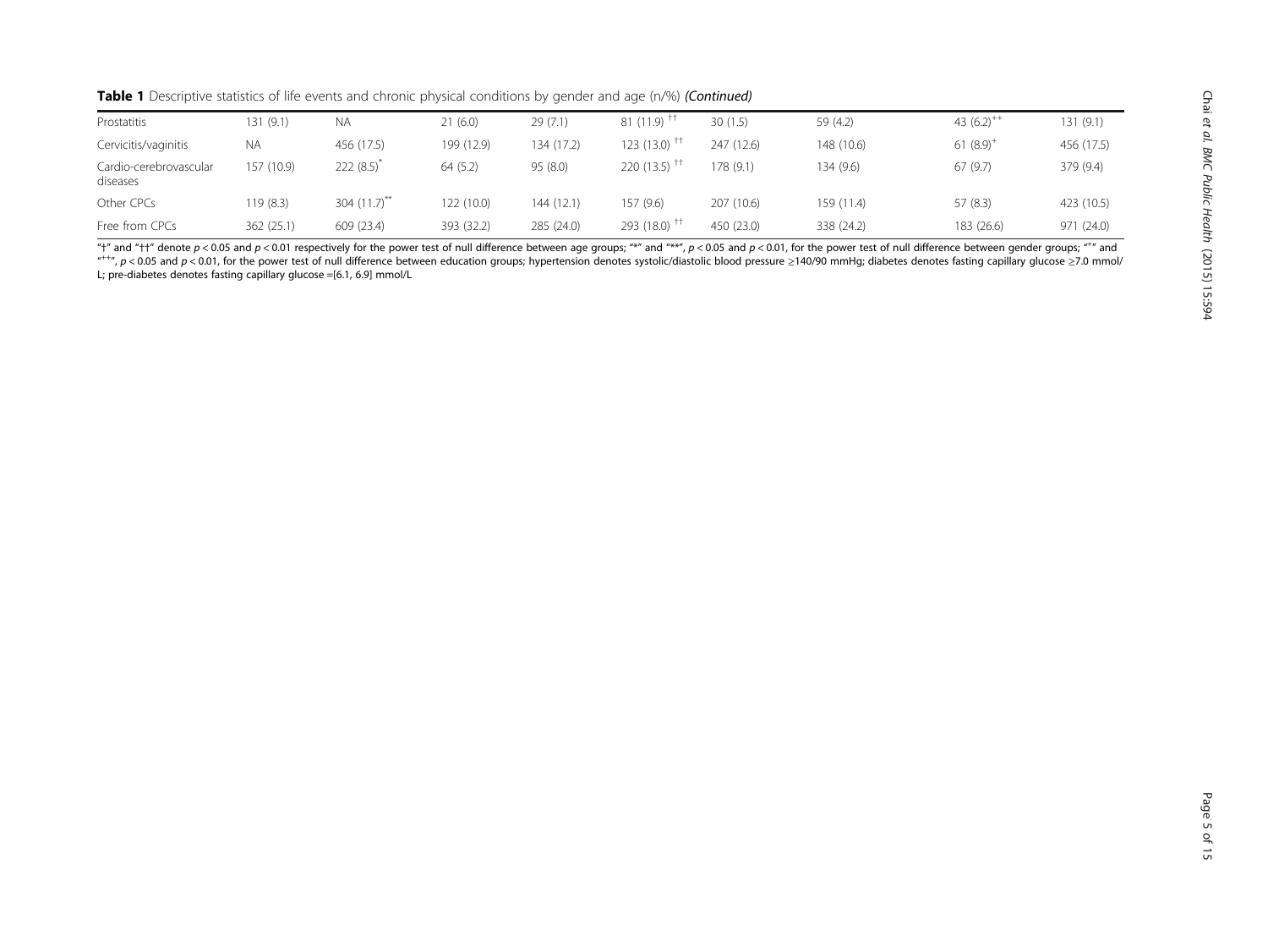steps: a) descriptive summaries intended to examine distributions and patterns of the variables under concern and check for normality of the distributions; b) transformations, if necessary, to induce approximate normality; c) analysis, using two-sided test of null hypothesis, of the power of differences in occurrence of CPCs between different LE groups and relations between LEI and different CPCs; d) evaluation, via correlation analysis, of the relations between each LE item and, via binary logistic regression analysis, of the relationships between each CPC and the 20 LE items; e) estimation, using the Mantel-Haenszel method and random effects analysis model of Review Manager 5.2, of pooled risk ratios of CPCs between groups with different LEI levels.

# Research Ethics and Informed Consent

The study protocol had been reviewed and approved by the Biomedical Ethics Committee of Anhui Medical University. Participation of farmers and village doctors were all voluntary. And written informed consent was sought from all participants.

#### Results

#### LBFs surveyed and LEs among them

As shown in Table [1](#page-3-0), a total of 4040 LBFs between 40 and 70 years old completed the survey. Female LBFs accounted for 64.8 %. The frequency of the LEs studied ranged from 3.2 % to 88.9 % with loss of relatives being the highest followed by financial hardship and over worries about children; while involvement in law suit, marital/love breakups or conflict and "other mishappenings", occurred the least. Statistically significant differences existed in 11–13 out of the 20 LE items between males and females, different age and education groups respectively.

The CronBach α of the 20-item LE instrument was estimated as 0.80. The LEI was 0.93 (95 % CI =  $[0.48,$ 1.38]) on average with an increasing trend among the age groups. Yet gender and education differences in LEI were not statistically significant. The Pearson correlation coefficients ranged from −0.037 to 0.291 between each of the LE items (Additional file [2\)](#page-13-0) and from −0.008 to 0.584 between LEI and specific LE items.

### CPC prevalence by LBF groups

Table [1](#page-3-0) also shows the prevalence rates of the common CPCs surveyed. Hypertension (SBP/DBP ≥ 140/90 mmHg) turned out to be the most common CPC (43 %), followed by pre-diabetes (FCG ≥6.1 mmol/L and ≤6.9 mmol/L) (31.0 %) and chronic gastritis (19.2 %). Compared with female LBFs, males showed significantly higher prevalence in hypertension (48.9 vs. 40.1) and cardio-cerebrovascular diseases but lower prevalence in "other CPCs" (8.3 % vs. 11.7 %). With regard to age group differences, the

prevalence of hypertension, prostatitis and cardiocerebrovascular diseases presented an increasing trend; while the proportion of LBFs who had reported no CPCs, a decreasing trend. Cervicitis and vaginitis as a whole did not show clear age trend though there existed statistically significant differences between the age groups. The prevalence of pre-diabetes among illiterate LBFs was significantly higher than other education groups. Males with higher education tended to have higher prevalence of prostatitis; while females with higher education, lower prevalence of cervicitis/vaginitis.

# Relationships between CPCs and LEs

Table [2](#page-6-0) provides the results of multivariate logistic analysis between specific LEs and common CPCs. Controlled for age, gender and education, the ORs ranged from 0.616  $(95 % CI = 0.324 - 1.172)$  to 2.245  $(95 % CI = 1.483 - 3.398)$ and the majority of them were tested statistically nonsignificant. Looking at specific LEs, "stressful-task-prevailed life" was associated with 5 of the CPCs; followed by "schooling/examination failures", "punishments/dismisses" and "promotions/ awards". While "abandonment of favorite pursues", "forced/disliked endeavors", "law suits due to self" and "law suits due to relatives" did not show significant relations with any of the CPCs. Turning to specific CPCs, all of them had statistically significant links with 2 to 8 of the 20 LEs; yet none of them had links with all of the LEs. Other CPCs was associated with the largest number of LEs  $(N = 8)$ , followed by pre-diabetes  $(N = 7)$ , chronic gastritis ( $N = 6$ ) and free from CPCs ( $N = 6$ ).

# Relationships between CPCs and LEI

Figure [1](#page-8-0) depicts selective (rather than all, due to space limit) forest plots of RRs between different farmer groups. By contrasting the RRs of a given CPC between the LBFs with reference LEI (LEI-1) and that with LEI-2 through LEI-15, these figures reveal apparent "dose-effectiveness" relationships, i.e., the higher the LEI of the LBFs, the greater the chance they were suffering from the CPC. And this applied to all the CPCs included in this study. Yet this relationship manifested substantial differences across CPCs. The highest comparative (LEI-2 through LEI-15 vs. LEI-1) RRs of specific CPCs ranged from 1.58 (95 % CI =  $[1.29, 1.94]$ ) for hypertension to 55.00 (95 % CI = [7.67, 394.57]) for "other CPCs".

Table [3](#page-9-0) provides the RRs and 95 % confidence intervals of different CPCs between the LBFs grouped by the two types of LEI described in the methodology section. Almost all the RRs between groups classified using the logistic-regression-based LEI were greater than that between groups classified using the Likert-scale-sum LEI.

Table [4](#page-11-0) presents the main results of multivariate logistic regression analysis of the relationships between LEI and CPCs. After exclusion of potential effects of age,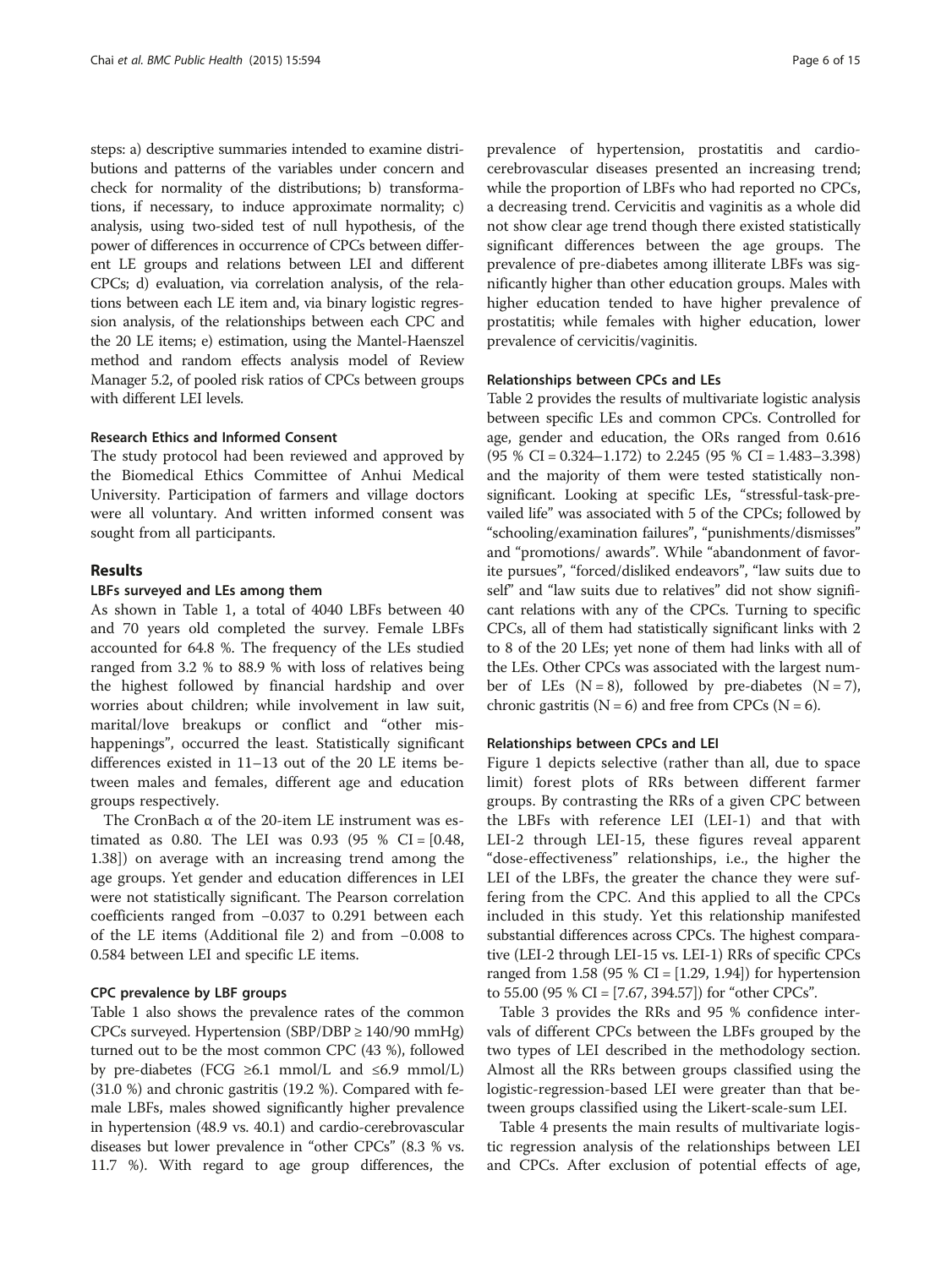|                                 | Chronic gastritis | Prostatitis    | Cervicitis/ vaginitis | Cardio/cerebro-vascular dis. | Hypertension   | Diabetes       | Pre-diabetes   | Other CPC      | Free from CPCs |
|---------------------------------|-------------------|----------------|-----------------------|------------------------------|----------------|----------------|----------------|----------------|----------------|
| Gender                          | 1.142             | <b>NA</b>      | <b>NA</b>             | 0.847                        | 0.828          | 0.806          | 1.113          | 1.464          | 0.794          |
|                                 | (0.946, 1.378)    |                |                       | (0.663, 1.081)               | (0.714, 0.960) | (0.623, 1.042) | (0.962, 1.288) | (1.135, 1.889) | (0.671, 0.939) |
| Age                             | 0.997             | 1.052          | 0.955                 | 1.051                        | 1.059          | 1.011          | 1.001          | 0.985          | 0.970          |
|                                 | (0.987, 1.008)    | (1.025, 1.079) | (0.942, 0.968)        | (1.036, 1.066)               | (1.050, 1.068) | (0.996, 1.026) | (0.993, 1.009) | (0.972, 0.999) | (0.961, 0.979) |
| Education                       | 0.865             | 1.868          | 0.955                 | 1.391                        | 1.079          | 0.976          | 0.761          | 0.953          | 0.921          |
|                                 | (0.724, 1.032)    | (1.181, 2.955) | (0.762, 1.196)        | (1.096, 1.766)               | (0.934, 1.246) | (0.758, 1.255) | (0.661, 0.876) | (0.757, 1.200) | (0.782, 1.085) |
| Schooling/examination           | 1.170             | 1.094          | 1.107                 | 0.800                        | 1.403          | 0.985          | 1.686          | 2.192          | 0.706          |
| failures                        | (0.974, 1.406)    | (0.715, 1.671) | (0.872, 1.405)        | (0.615, 1.039)               | (1.202, 1.638) | (0.748, 1.298) | (1.444, 1.969) | (1.756, 2.734) | (0.585, 0.853) |
| Abandonment of favorite         | 1.071             | 1.096          | 1.143                 | 1.153                        | 0.859          | 0.947          | 1.176          | 0.886          | 0.989          |
| pursues                         | (0.878, 1.306)    | (0.701, 1.712) | (0.881, 1.484)        | (0.877, 1.514)               | (0.724, 1.019) | (0.698, 1.283) | (0.992, 1.394) | (0.685, 1.147) | (0.807, 1.212) |
| Punishments/dismisses           | 1.310             | 1.016          | 1.206                 | 1.089                        | 0.792          | 0.710          | 1.232          | 1.129          | 1.028          |
|                                 | (1.074, 1.597)    | (0.624, 1.654) | (0.935, 1.555)        | (0.822, 1.443)               | (0.666, 0.943) | (0.510, 0.987) | (1.038, 1.464) | (0.874, 1.457) | (0.840, 1.257) |
| Promotions/awards               | 1.602             | 0.882          | 1.472                 | 0.976                        | 1.013          | 0.888          | 1.413          | 1.663          | 0.672          |
|                                 | (1.212, 2.117)    | (0.544, 1.431) | (0.898, 2.413)        | (0.662, 1.438)               | (0.792, 1.295) | (0.573, 1.378) | (1.101, 1.812) | (1.168, 2.368) | (0.487, 0.926) |
| Admirable achievements          | 1.255             | 2.245          | 1.262                 | 0.862                        | 1.106          | 0.956          | 1.283          | 1.161          | 0.900          |
|                                 | (1.043, 1.509)    | (1.483, 3.398) | (0.994, 1.602)        | (0.662, 1.122)               | (0.946, 1.294) | (0.723, 1.264) | (1.099, 1.499) | (0.917, 1.471) | (0.748, 1.084) |
| Forced/disliked endeavors       | 1.043             | 0.847          | 1.004                 | 0.740                        | 1.041          | 0.953          | 1.094          | 0.910          | 0.938          |
|                                 | (0.827, 1.315)    | (0.495, 1.449) | (0.741, 1.360)        | (0.520, 1.052)               | (0.851, 1.272) | (0.666, 1.364) | (0.894, 1.337) | (0.676, 1.226) | (0.736, 1.196) |
| Major accidents/mistakes        | 1.202             | 1.235          | 1.121                 | 1.011                        | 1.040          | 0.908          | 1.001          | 1.136          | 0.782          |
|                                 | (0.989, 1.461)    | (0.808, 1.888) | (0.861, 1.460)        | (0.771, 1.325)               | (0.882, 1.227) | (0.677, 1.219) | (0.849, 1.179) | (0.883, 1.462) | (0.641, 0.955) |
| Natural disasters               | 1.090             | 1.428          | 1.030                 | 1.206                        | 1.143          | 0.904          | 1.165          | 0.913          | 0.925          |
|                                 | (0.923, 1.288)    | (0.973, 2.097) | (0.828, 1.282)        | (0.965, 1.506)               | (0.998, 1.309) | (0.710, 1.151) | (1.019, 1.331) | (0.734, 1.137) | (0.790, 1.082) |
| Misunderstandings/blames        | 0.945             | 0.890          | 1.181                 | 1.192                        | 0.948          | 0.994          | 1.066          | 1.285          | 0.920          |
|                                 | (0.776, 1.151)    | (0.564, 1.403) | (0.923, 1.513)        | (0.915, 1.555)               | (0.804, 1.118) | (0.744, 1.328) | (0.905, 1.255) | (1.010, 1.634) | (0.757, 1.120) |
| Law suits due to self           | 1.221             | 1.114          | 0.686                 | 0.616                        | 1.183          | 1.151          | 0.820          | 1.054          | 1.094          |
|                                 | (0.826, 1.806)    | (0.554, 2.240) | (0.334, 1.410)        | (0.324, 1.172)               | (0.843, 1.659) | (0.664, 1.998) | (0.586, 1.147) | (0.630, 1.761) | (0.740, 1.617) |
| Law suits due to relatives      | 0.622             | 0.674          | 1.063                 | 0.719                        | 0.753          | 1.101          | 1.007          | 0.974          | 1.484          |
|                                 | (0.380, 1.018)    | (0.193, 2.356) | (0.633, 1.784)        | (0.356, 1.453)               | (0.515, 1.102) | (0.594, 2.044) | (0.695, 1.457) | (0.563, 1.682) | (0.986, 2.235) |
| Long term enmities with         | 1.269             | 1.326          | 1.117                 | 1.053                        | 1.031          | 1.380          | 1.085          | 1.347          | 0.771          |
| others                          | (1.003, 1.605)    | (0.797, 2.206) | (0.813, 1.534)        | (0.762, 1.455)               | (0.839, 1.267) | (0.987, 1.930) | (0.881, 1.337) | (1.009, 1.800) | (0.591, 1.006) |
| Marital/love breakups/conflicts | 0.953             | 2.203          | 1.019                 | 0.853                        | 1.082          | 1.213          | 1.146          | 1.852          | 0.872          |

<span id="page-6-0"></span>Table 2 Multivariate logistic regression statistics of the relationships between life events and common chronic physical conditions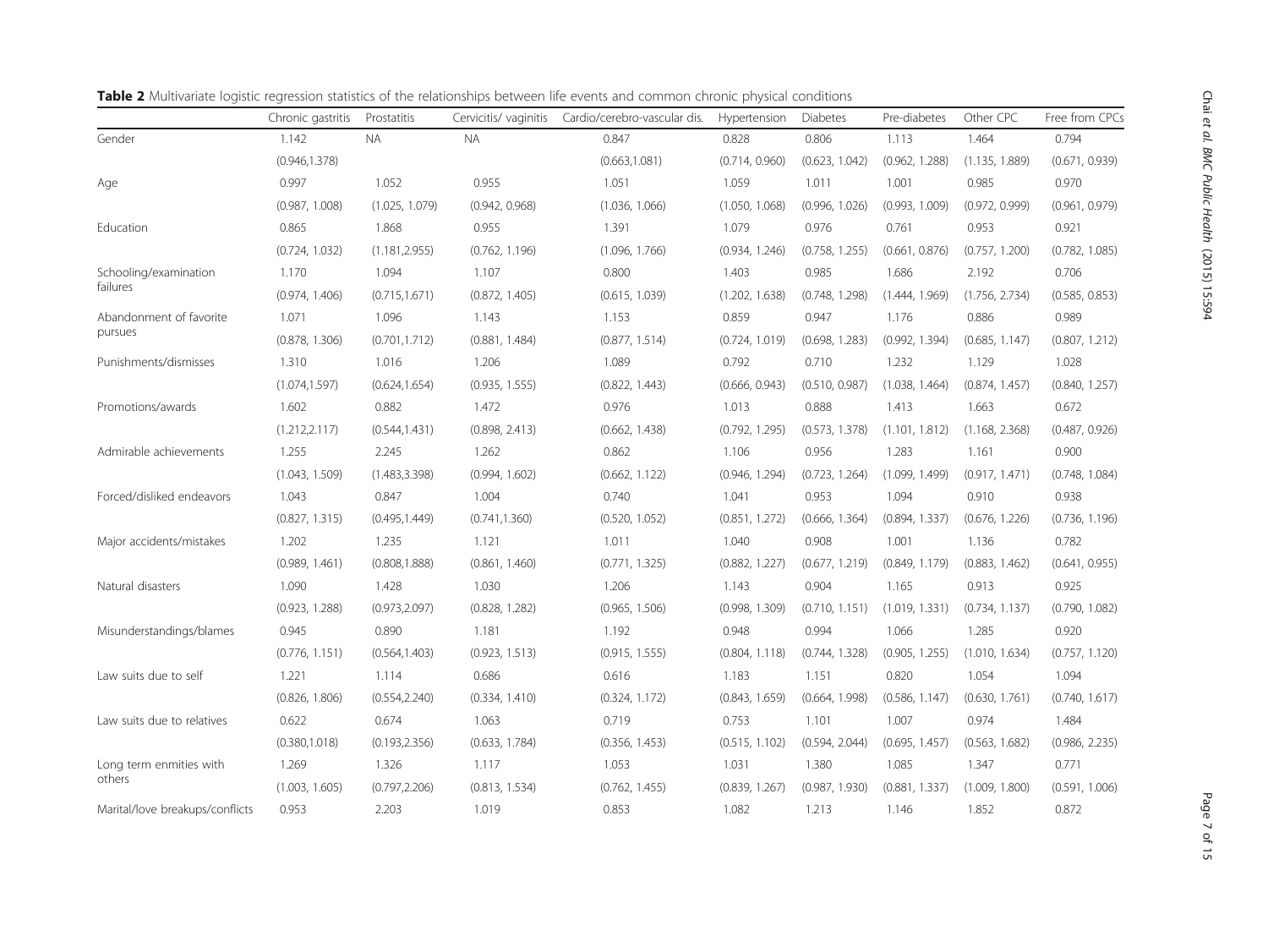| Table 2 Multivariate logistic regression statistics of the relationships between life events and common chronic physical conditions (Continued) |  |  |  |
|-------------------------------------------------------------------------------------------------------------------------------------------------|--|--|--|
|-------------------------------------------------------------------------------------------------------------------------------------------------|--|--|--|

|                                | (0.684, 1.327) | (1.228, 3.950) | (0.654, 1.587) | (0.517, 1.405) | (0.819, 1.429) | (0.772, 1.906) | (0.867, 1.513) | (1.299, 2.641) | (0.626, 1.214) |
|--------------------------------|----------------|----------------|----------------|----------------|----------------|----------------|----------------|----------------|----------------|
| Major injuries/diseases of     | 0.913          | 1.123          | 1.267          | 1.146          | 1.075          | 1.266          | 0.978          | 1.065          | 0.929          |
| relatives                      | (0.773, 1.078) | (0.761, 1.656) | (1.025, 1.567) | (0.918, 1.430) | (0.939, 1.230) | (1.002, 1.601) | (0.857, 1.117) | (0.860, 1.318) | (0.795, 1.086) |
| Loss of relatives              | 1.198          | 1.110          | 1.215          | 1.550          | 1.251          | 0.902          | 1.142          | 1.811          | 0.679          |
|                                | (0.897, 1.599) | (0.507, 2.433) | (0.869, 1.700) | (0.961, 2.499) | (0.996, 1.571) | (0.619, 1.314) | (0.925, 1.410) | (1.179, 2.783) | (0.544, 0.846) |
| Frequent parental conflicts    | 1.116          | 0.652          | 1.259          | 0.812          | 1.154          | 1.115          | 0.796          | 1.176          | 0.892          |
|                                | (0.862, 1.444) | (0.314, 1.356) | (0.920, 1.721) | (0.549, 1.202) | (0.925, 1.441) | (0.765, 1.626) | (0.639, 0.991) | (0.860, 1.609) | (0.683, 1.165) |
| Over worries about children    | 1.250          | 1.252          | 1.132          | 1.271          | 1.080          | 0.844          | 1.118          | 1.728          | 0.836          |
|                                | (1.051, 1.487) | (0.844, 1.857) | (0.899, 1.426) | (1.009, 1.600) | (0.937, 1.245) | (0.654, 1.087) | (0.971, 1.286) | (1.377, 2.169) | (0.708, 0.988) |
| Financial hardship             | 1.013          | 0.860          | 0.860          | 0.919          | 0.923          | 0.931          | 1.145          | 0.968          | 0.969          |
|                                | (0.851, 1.206) | (0.579, 1.277) | (0.682, 1.085) | (0.729, 1.158) | (0.801, 1.063) | (0.726, 1.194) | (0.997, 1.316) | (0.770, 1.215) | (0.823, 1.141) |
| Stressful tasks prevailed life | 1.684          | 1.130          | 1.633          | 1.482          | 0.975          | 1.155          | 1.476          | 1.258          | 0.758          |
|                                | (1.381, 2.054) | (0.666, 1.915) | (1.266, 2.106) | (1.132, 1.940) | (0.817, 1.163) | (0.851, 1.567) | (1.234, 1.765) | (0.975, 1.623) | (0.606, 0.948) |
| Other mis-happenings           | 1.092          | 1.047          | 1.268          | 1.467          | 0.999          | 1.636          | 0.989          | 1.469          | 0.759          |
|                                | (0.809, 1.473) | (0.517, 2.118) | (0.877, 1.834) | (1.005, 2.142) | (0.770, 1.296) | (1.109, 2.414) | (0.763, 1.282) | (1.042, 2.070) | (0.542, 1.062) |
| Constant                       | 0.120          | 0.002          | 1.259          | 0.004          | 0.029          | 0.076          | 0.543          | 0.034          | 5.633          |

Hypertension denotes systolic/diastolic blood pressure ≥ 140/90 mmHg; diabetes denotes fasting capillary glucose ≥7.0 mmol/L; pre-diabetes denotes fasting capillary glucose = [6.1, 6.9] mmol/L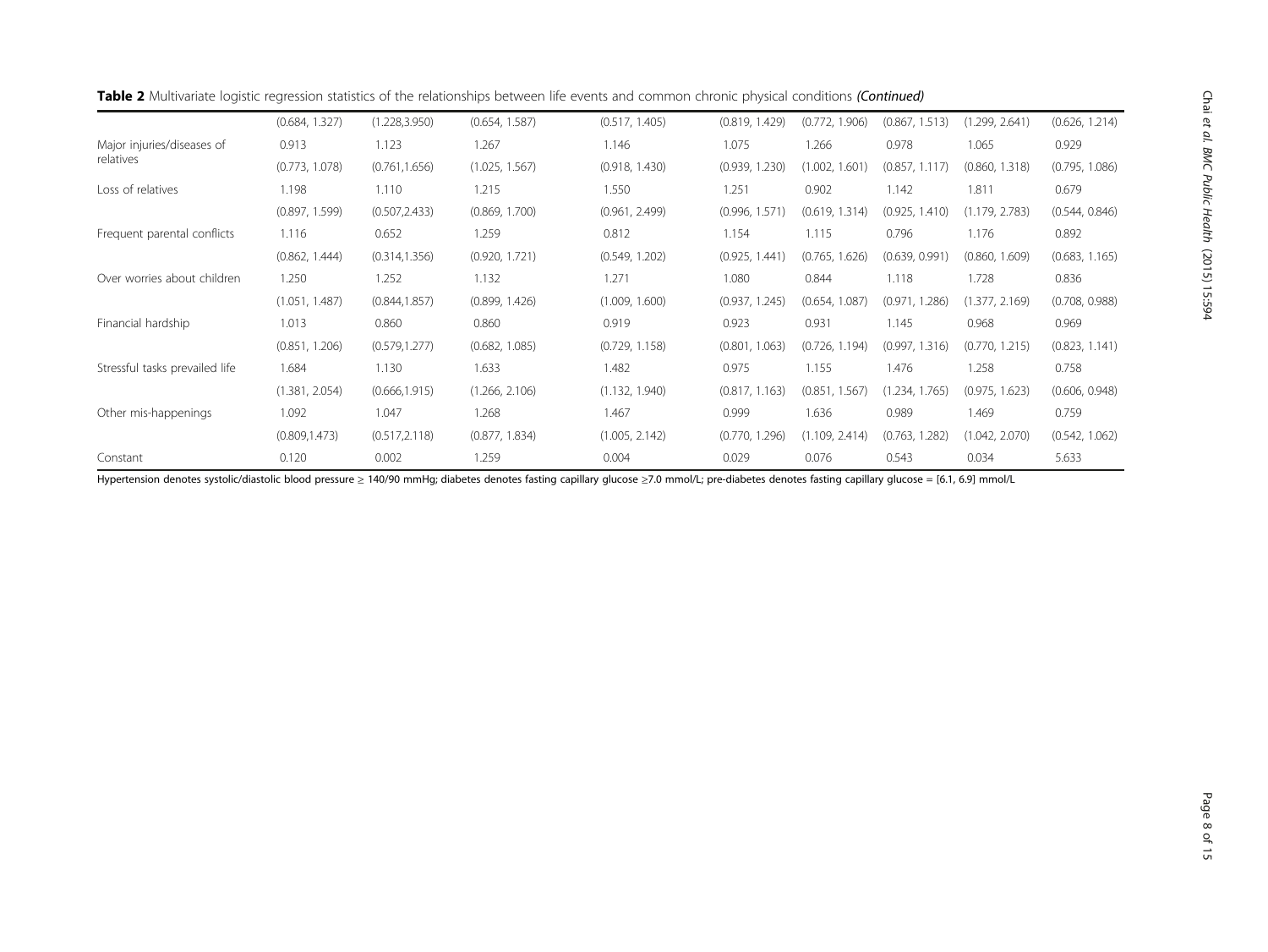<span id="page-8-0"></span>

gender and education, the relationships remained statistically significant and the steadily growing trend in the risks from the group with the lowest LEI to that with the highest LEI discovered through the above bivariate comparative analysis was still observable for almost all of the CPCs except for diabetes. For chronic gastritis, prostatitis and "other CPCs", the ORs between LEI-1 vs. LEI-2 through LEI-15 groups showed even greater odds ratios (ORs) than the corresponding RRs in Table [3,](#page-9-0) being 1.487 to 7.873, 1.707 to 11.670 and 5.400 to 78.505 respectively. By splitting the LBFs into two different age groups and calculating the same ORs as that shown in Table [4,](#page-11-0) almost all of the CPCs exhibited a general trend of greater ORs among the LBFs aged 40–55 years than that among those aged 56–70 years (Additional file [3](#page-13-0)).

# **Discussion**

This study revealed apparent, independent and "dose-effectiveness" trend in the relationships between LEI and relative risks for reporting CPCs among LBFs. This is noteworthy given that most previous research findings in this regard have been inconclusive [[7](#page-14-0), [9, 10](#page-14-0), [15\]](#page-14-0). This may due largely to the methods used in combining individual LE items into a single index (LEI) and psychosocial contexts of the subjects we had studied. Both counting the number and summing up the Likert scale ratings of LEs, as being applied in most contemporary studies, treat all individual LEs as equal. This is often

inappropriate, since the impact of different LEs varies greatly [\[16](#page-14-0), [38\]](#page-14-0). Weighing the LE items according to multivariate logistic regression coefficients seemed to be an effective approach in assessing collective effects of multiple items of LEs. Our analysis showed that the majority of the RRs between LBFs grouped according to regression coefficients-based LEI were greater than that grouped according to Likert scale sum. Besides, the factors causing the farmers to be left behind may also have important psychological significances. Being less capable or confident in finding jobs in cities may also mean poorer resources, ability and efficacy etc. for copying with LEs. And, as mentioned earlier, being left behind parallels long-term separation and lack of helps and care from family members, which may all be profound LEs themselves. The number (i.e., 15) of subgroups used for paired-comparisons to disclose RRs/ORs of the CPCs was a balanced consideration of two factors. On one hand, larger number of subgroups means larger potential LEI discrepancies between the baseline and the remaining groups (e.g., the first vs. the last group) and hence larger chances for finding greater mean RRs/ORs. On the other, as the number of subgroups increases, the number of LBFs falling into each subgroup decreases and thus reduces the power for identifying statistically significant differences. In addition, the general trend of greater ORs among the LBFs aged 40–55 years than that among those aged 56–70 years may suggest potential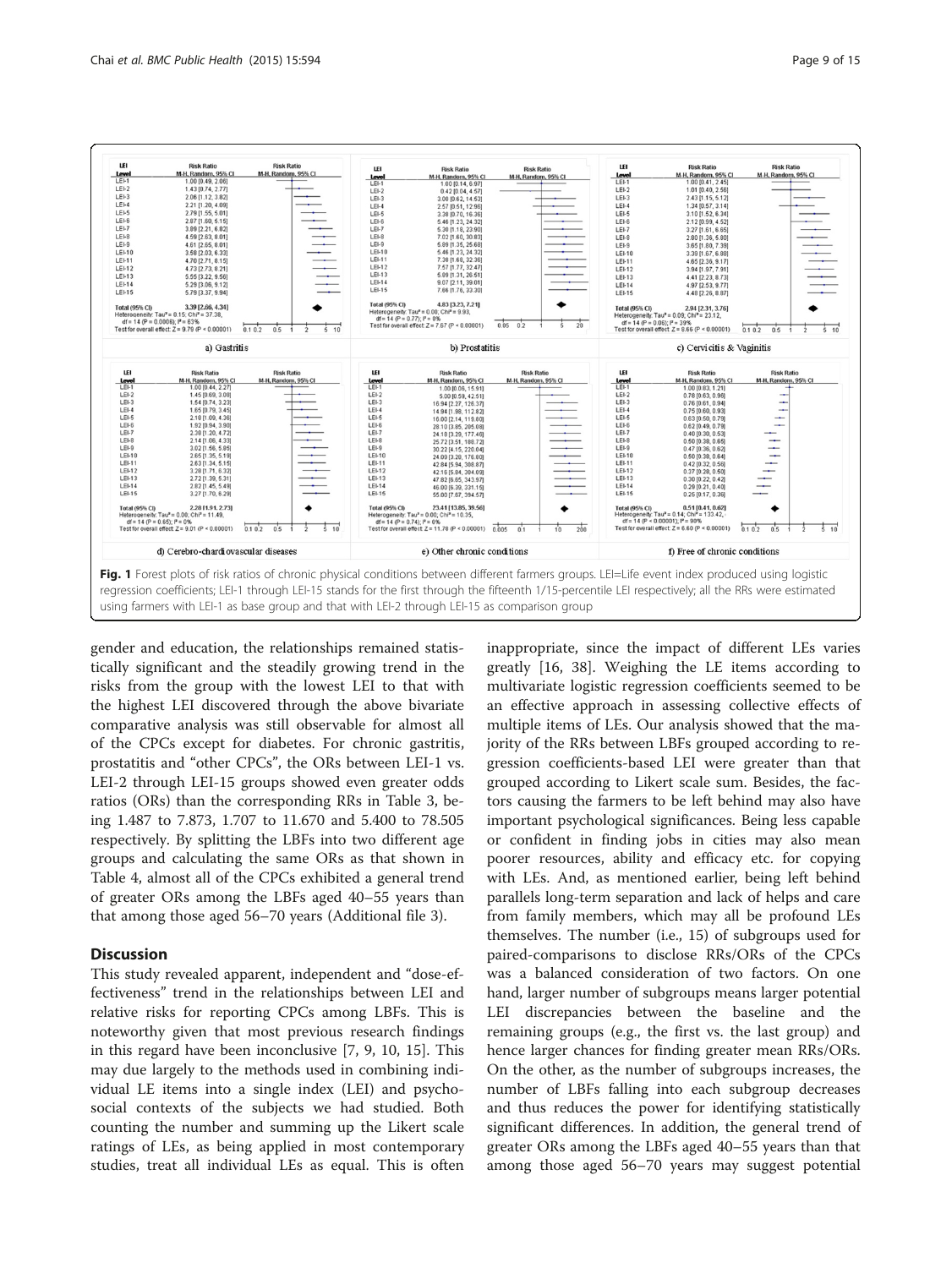| CPCs and type of LEIs            | $LEI-1$         | $LEI-2$         | $LEI-3$          | $LEI-4$          | $LEI-5$          | LEI-6            | $LEI-7$          | LEI-8            | $LEI-9$          | $LEI-10$         | $LEI-11$         | $LEI-12$         | $LEI-13$         | $LEI-14$         | $LEI-15$         |
|----------------------------------|-----------------|-----------------|------------------|------------------|------------------|------------------|------------------|------------------|------------------|------------------|------------------|------------------|------------------|------------------|------------------|
| Likert Scale Sum-based<br>LEI    |                 |                 |                  |                  |                  |                  |                  |                  |                  |                  |                  |                  |                  |                  |                  |
| - Chronic gastritis              | 1.00            | 1.37            | 1.93             | 2.07             | 3.37             | 2.50             | 2.67             | 2.24             | 3.36             | 2.99             | 3.18             | 3.79             | 3.37             | 3.73             | 4.64             |
|                                  | (0.56,<br>1.79) | (0.80,<br>2.34) | (1.18,<br>3.15)  | (1.28,<br>3.34)  | (2.09)<br>5.44)  | (1.57,<br>3.98)  | (1.62,<br>4.43)  | (1.33,<br>3.78)  | (2.13,<br>5.30)  | (1.87,<br>4.76)  | (1.97,<br>5.13)  | (2.37,<br>6.05)  | (2.08,<br>5.48   | (2.35,<br>5.90)  | (2.95,<br>7.29)  |
| - Prostatitis                    | 1.00            | 1.51            | 0.83             | 2.78             | 2.12             | 2.62             | 2.27             | 2.02             | 2.20             | 2.93             | 2.50             | 1.86             | 4.03             | 4.14             | 2.27             |
|                                  | (0.30,<br>3.37) | (0.51,<br>4.50) | (0.25,<br>2.81)  | (1.06,<br>7.32)  | (0.70)<br>6.44)  | (0.99,<br>6.94)  | (0.72,<br>7.15)  | (0.64,<br>6.37)  | (0.78,<br>6.24)  | (1.05,<br>8.12)  | (0.87,<br>7.21)  | (0.56,<br>6.20   | (1.35,<br>12.03) | (1.54,<br>11.15) | (0.72,<br>7.15)  |
| - Cervicitis/vaginitis           | 1.00            | 2.05            | 2.01             | 2.24             | 2.04             | 1.96             | 2.43             | 3.58             | 3.04             | 2.94             | 4.23             | 3.46             | 3.70             | 4.13             | 4.05             |
|                                  | (0.45,<br>2.25) | (1.02,<br>4.09  | (1.02,<br>3.96   | (1.16,<br>4.33)  | (0.98,<br>4.24)  | (1.01,<br>3.79)  | (1.21,<br>4.89   | (1.86,<br>6.89)  | (1.61,<br>5.75)  | (1.55,<br>5.57   | (2.24,<br>7.99   | (1.81,<br>6.63)  | (1.95,<br>7.05)  | (2.22,<br>7.69)  | (2.16,<br>7.61)  |
| - Cardio/cerebro-vascular        | 1.00            | 0.72            | 1.06             | 1.24             | 1.05             | 1.11             | 1.38             | 1.54             | 1.27             | 1.56             | 1.67             | 1.46             | 1.43             | 1.44             | 1.44             |
| diseases                         | (0.57,<br>1.77  | (0.39,<br>1.34) | (0.62,<br>1.82)  | (0.74,<br>2.08)  | (0.57,<br>1.95)  | (0.66,<br>1.86)  | (0.77,<br>2.46)  | (0.88,<br>2.69)  | (0.75,<br>2.14)  | (0.94,<br>2.59)  | (0.98,<br>2.83)  | (0.84,<br>2.55)  | (0.80,<br>2.55)  | (0.85,<br>2.46)  | (0.83,<br>2.49)  |
| - Hypertension                   | 1.00            | 1.06            | 0.91             | 0.95             | 1.06             | 1.05             | 0.96             | 0.99             | 1.26             | 1.20             | 1.10             | 1.14             | 1.18             | 1.15             | 1.19             |
|                                  | (0.82,<br>1.22) | (0.88,<br>1.29) | (0.74,<br>1.10)  | (0.79,<br>1.15)  | (0.85,<br>1.30)  | (0.88,<br>1.26)  | (0.76,<br>1.20)  | (0.79,<br>1.23)  | (1.06,<br>1.51)  | (1.00,<br>1.44)  | (0.90,<br>1.35)  | (0.93,<br>1.39)  | (0.96,<br>1.45)  | (0.95,<br>1.40)  | (0.98,<br>1.45)  |
| - Diabetes                       | 1.00            | 1.51            | 1.12             | 1.04             | 1.53             | 1.48             | 1.70             | 1.30             | 2.02             | 1.44             | 1.77             | 1.81             | 1.39             | 1.07             | 1.08             |
|                                  | (0.52,<br>1.92) | (0.84,<br>2.73) | (0.60,<br>2.06)  | (0.56,<br>1.92)  | (0.81,<br>2.90)  | (0.84,<br>2.60)  | (0.90,<br>3.18)  | (0.66,<br>2.54)  | (1.16,<br>3.51)  | (0.80,<br>2.61)  | (0.97,<br>3.24)  | (0.98,<br>3.32)  | (0.71,<br>2.71)  | (0.55,<br>2.07)  | (0.55,<br>2.15)  |
| - Pre-diabetes                   | 1.00            | 0.99            | 0.97             | 1.30             | 1.43             | 1.44             | 1.46             | 1.29             | 1.62             | 1.47             | 1.67             | 1.68             | 1.56             | 1.86             | 1.79             |
|                                  | (0.81,<br>1.23) | (0.81,<br>1.22) | (0.79,<br>1.19)  | (1.09,<br>1.55)  | (1.18,<br>1.74)  | (1.21,<br>1.71)  | (1.21,<br>1.78)  | (1.05,<br>1.58)  | (1.37,<br>1.92)  | (1.23,<br>1.76)  | (1.40,<br>2.00)  | (1.41,<br>2.01)  | (1.29,<br>1.88)  | (1.58,<br>2.20)  | (1.50,<br>2.12)  |
| - Other CPCs                     | 1.00            | 2.84            | 0.83             | 0.82             | 1.89             | 2.45             | 3.31             | 2.10             | 3.85             | 2.66             | 1.74             | 2.33             | 7.20             | 3.18             | 7.56             |
|                                  | (0.26,<br>3.91) | (0.94,<br>8.55) | (0.21,<br>3.27   | (0.21,<br>3.20   | (0.52,<br>6.83)  | (0.81,<br>7.41)  | (1.01,<br>10.88) | (0.58,<br>7.57)  | (1.31,<br>11.35) | (0.83,<br>8.56)  | (0.48,<br>6.29   | (0.65,<br>8.37)  | (2.39,<br>21.75) | (0.99,<br>10.21) | (2.64,<br>21.67) |
| - Free from CPCs                 | 1.00            | 0.94            | 1.01             | 1.01             | 0.97             | 0.95             | 0.92             | 0.96             | 0.90             | 0.94             | 0.97             | 0.95             | 0.79             | 0.93             | 0.78             |
|                                  | (0.95,<br>1.05) | (0.88,<br>1.00) | (0.96,<br>1.05)  | (0.96,<br>1.05)  | (0.91,<br>1.04)  | (0.90,<br>1.01)  | (0.84,<br>1.01)  | (0.90,<br>1.03)  | (0.83,<br>0.98   | (0.88,<br>1.01)  | (0.92,<br>1.04)  | (0.88,<br>1.03)  | (0.66,<br>0.94)  | (0.85,<br>1.01)  | (0.67,<br>0.90)  |
| Logistic regression-based<br>LEI |                 |                 |                  |                  |                  |                  |                  |                  |                  |                  |                  |                  |                  |                  |                  |
| - Chronic gastritis              | 1.00            | 1.43            | 2.06             | 2.21             | 2.79             | 2.87             | 3.89             | 4.59             | 4.61             | 3.58             | 4.70             | 4.73             | 5.55             | 5.29             | 5.79             |
|                                  | (0.49,<br>2.06) | (0.74,<br>2.77) | (1.12,<br>3.82)  | (1.20,<br>4.09   | (1.55,<br>5.01)  | (1.60,<br>5.15)  | (2.21,<br>6.82)  | (2.63,<br>8.01)  | (2.65,<br>8.01)  | (2.03,<br>6.33)  | (2.71,<br>8.15)  | (2.73,<br>8.21)  | (3.22,<br>9.56)  | (3.06,<br>9.12)  | (3.37,<br>9.94)  |
| - Prostatitis                    | 1.00            | 0.42            | 3.00             | 2.57             | 3.38             | 5.46             | 5.30             | 7.02             | 5.89             | 5.46             | 7.38             | 7.57             | 5.89             | 9.07             | 7.66             |
|                                  | (0.14,<br>6.97) | (0.04,<br>4.57) | (0.62,<br>14.53) | (0.51,<br>12.96) | (0.70,<br>16.36) | (1.23,<br>24.32) | (1.18,<br>23.90) | (1.60,<br>30.83) | (1.35,<br>25.68) | (1.23,<br>24.32) | (1.68,<br>32.36) | (1.77,<br>32.47) | (1.31,<br>26.51) | (2.11,<br>39.01) | (1.76,<br>33.30) |

# <span id="page-9-0"></span>Table 3 Risk ratios (RRs) of chronic physical conditions (CPCs) between different farmer groups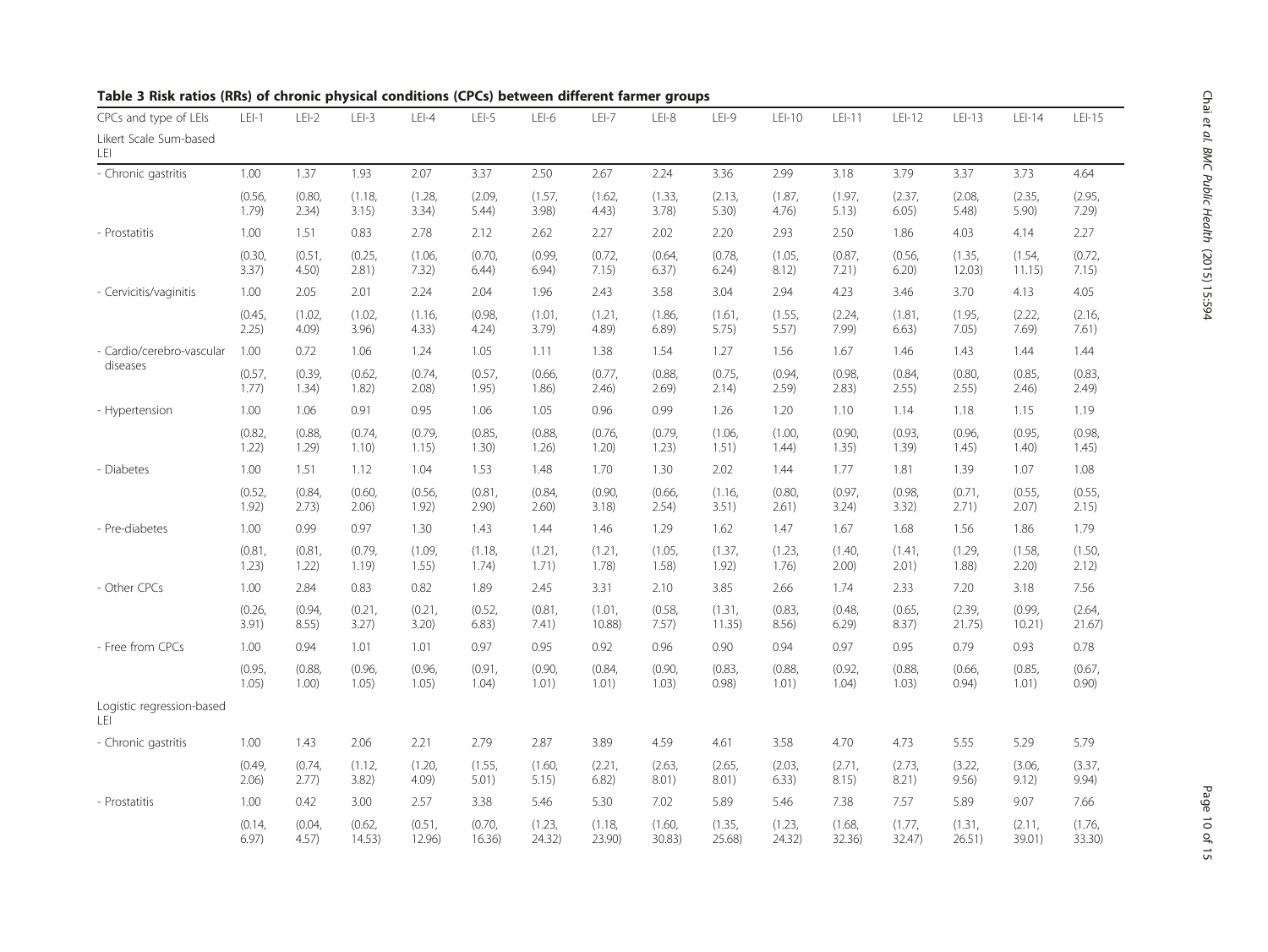|  |  |  | Table 3 Risk ratios (RRs) of chronic physical conditions (CPCs) between different farmer groups (Continued) |  |
|--|--|--|-------------------------------------------------------------------------------------------------------------|--|
|--|--|--|-------------------------------------------------------------------------------------------------------------|--|

| - Cervicitis/vaginitis    | 1.00   | 1.01   | 2.43    | 1.34    | 3.10    | 2.12    | 3.27    | 2.80    | 3.65    | 3.39    | 4.65    | 3.94    | 4.41    | 4.97    | 4.48    |
|---------------------------|--------|--------|---------|---------|---------|---------|---------|---------|---------|---------|---------|---------|---------|---------|---------|
|                           | (0.41, | (0.40, | (1.15,  | (0.57,  | (1.52,  | (0.99,  | (1.61,  | (1.36,  | (1.80,  | (1.67,  | (2.36,  | (1.97,  | (2.23,  | (2.53,  | (2.26,  |
|                           | 2.45)  | 2.56)  | 5.12)   | 3.14)   | 6.34)   | 4.52)   | 6.65)   | 5.80)   | 7.39)   | 6.88)   | 9.17)   | 7.91)   | 8.73)   | 9.77    | 8.87)   |
| - Cardio/cerebro-vascular | 1.00   | 1.45   | 1.54    | 1.65    | 2.18    | 1.92    | 2.38    | 2.14    | 3.02    | 2.65    | 2.63    | 3.28    | 2.72    | 2.82    | 3.27    |
| diseases                  | (0.44, | (0.69, | (0.74,  | (0.79,  | (1.09,  | (0.94,  | (1.20,  | (1.06,  | (1.56,  | (1.35,  | (1.34,  | (1.71,  | (1.39,  | (1.45,  | (1.70,  |
|                           | 2.27)  | 3.08)  | 3.23)   | 3.45)   | 4.36)   | 3.90)   | 4.72)   | 4.33)   | 5.85)   | 5.19    | 5.15)   | 6.32)   | 5.31)   | 5.49)   | 6.29    |
| - Diabetes                | 1.00   | 1.00   | 1.41    | 1.26    | 1.29    | 1.18    | 1.01    | 1.07    | 1.66    | 1.12    | 1.23    | 1.54    | 1.64    | 1.53    | 1.24    |
|                           | (0.52, | (0.52, | (0.77,  | (0.67,  | (0.70,  | (0.63,  | (0.53,  | (0.56,  | (0.93,  | (0.60,  | (0.66,  | (0.85,  | (0.92,  | (0.85,  | (0.67,  |
|                           | 1.92)  | 1.92)  | 2.56)   | 2.34)   | 2.38)   | 2.20)   | 1.93)   | 2.05)   | 2.96)   | 2.11)   | 2.28    | 2.76)   | 2.93)   | 2.75)   | 2.29    |
| - Pre-diabetes            | 1.00   | 1.07   | 1.48    | 2.06    | 1.93    | 1.97    | 2.13    | 2.18    | 2.43    | 2.83    | 2.84    | 3.35    | 3.06    | 2.96    | 3.33    |
|                           | (0.60, | (0.65, | (0.93,  | (1.33,  | (1.25,  | (1.28,  | (1.39,  | (1.42,  | (1.60,  | (1.88,  | (1.90,  | (2.25,  | (2.05,  | (1.98,  | (2.24,  |
|                           | 1.66)  | 1.76)  | 2.33)   | 3.17)   | 2.97)   | 3.03)   | 3.25)   | 3.35)   | 3.68)   | 4.24)   | 4.26    | 4.97    | 4.57    | 4.43)   | 4.95)   |
| - Other CPCs              | 1.00   | 5.00   | 16.94   | 14.94   | 16.00   | 28.10   | 24.18   | 25.72   | 30.22   | 24.09   | 42.84   | 42.16   | 47.82   | 46.00   | 55.00   |
|                           | (0.06, | (0.59, | (2.27,  | (1.98,  | (2.14,  | (3.85,  | (3.29,  | (3.51,  | (4.15,  | (3.28,  | (5.94,  | (5.84,  | (6.65,  | (6.39,  | (7.67,  |
|                           | 15.91) | 42.51) | 126.37) | 112.82) | 119.80) | 205.08) | 177.46) | 188.72) | 220.04) | 176.80) | 308.87) | 304.09) | 343.97) | 331.15) | 394.57) |
| - Free from CPCs          | 1.00   | 0.78   | 0.76    | 0.75    | 0.63    | 0.62    | 0.40    | 0.50    | 0.47    | 0.50    | 0.42    | 0.37    | 0.30    | 0.29    | 0.25    |
|                           | (0.83, | (0.63, | (0.61,  | (0.60,  | (0.50,  | (0.49,  | (0.30,  | (0.38,  | (0.36,  | (0.38,  | (0.32,  | (0.28,  | (0.22,  | (0.21,  | (0.17,  |
|                           | 1.21)  | 0.96)  | 0.94)   | 0.93)   | 0.79)   | 0.79)   | 0.53)   | 0.65)   | 0.62)   | 0.64)   | 0.56)   | 0.50)   | 0.42)   | 0.40)   | 0.36)   |
| - Hypertension            | 1.00   | 1.24   | 1.19    | 1.12    | 1.18    | 1.15    | 1.38    | 1.31    | 1.25    | 1.45    | 1.40    | 1.48    | 1.38    | 1.58    | 1.52    |
|                           | (0.79, | (0.99, | (0.95,  | (0.88,  | (0.94,  | (0.92,  | (1.11,  | (1.05,  | (1.00,  | (1.18,  | (1.13,  | (1.20,  | (1.11,  | (1.29,  | (1.23,  |
|                           | 1.27)  | 1.54)  | 1.49)   | 1.41)   | 1.48)   | 1.45)   | 1.71)   | 1.64)   | 1.56)   | 1.80)   | 1.73)   | 1.82)   | 1.71)   | 1.94)   | 1.87)   |

LEI-1 through LEI-15 stands for the first through fifteenth 1/15-percentile of LEI respectively; hypertension denotes systolic/diastolic blood pressure ≥ 140/90 mmHg; diabetes denotes fasting capillary glucose ≥7.0 mmol/L; pre-diabetes denotes fasting capillary glucose = [6.1, 6.9] mmol/L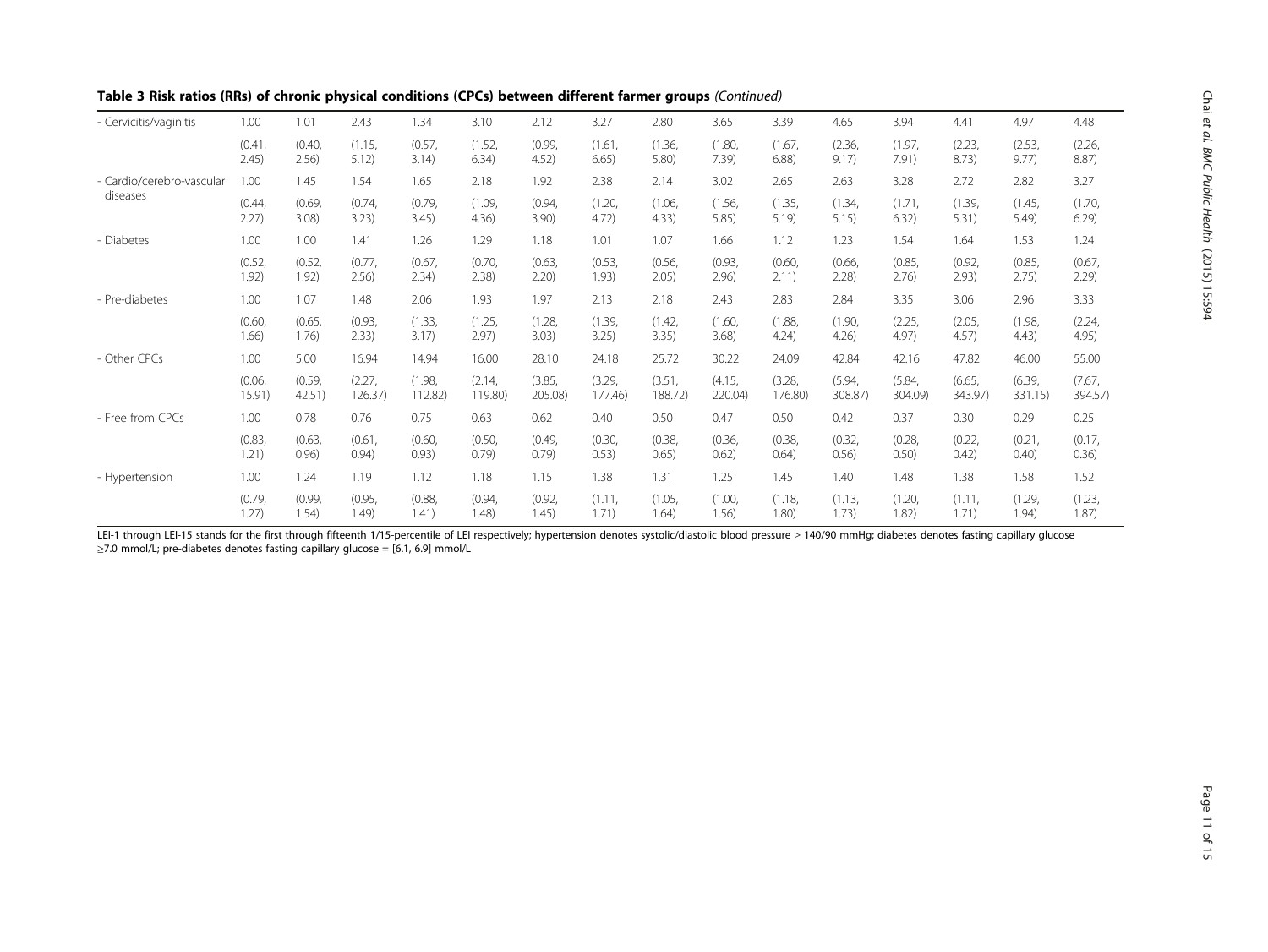<span id="page-11-0"></span>

| <b>Table 4</b> Multivariate logistic regression statistics of the relationships between life-event index and common chronic physical conditions |  |  |  |
|-------------------------------------------------------------------------------------------------------------------------------------------------|--|--|--|
|-------------------------------------------------------------------------------------------------------------------------------------------------|--|--|--|

| Farmer    | Chronic gastritis |                       | Prostatitis |                      |           | Cervicitis/ vaginitis |          | Cardio/cerebro-vascular dis. | Hypertension |                    | <b>Diabetes</b> |        | Pre-diabetes |                       | Other CPCs |             | Free from CPCs |                              |
|-----------|-------------------|-----------------------|-------------|----------------------|-----------|-----------------------|----------|------------------------------|--------------|--------------------|-----------------|--------|--------------|-----------------------|------------|-------------|----------------|------------------------------|
| groups    | B                 | EXP(B)                | B           | EXP(B)               | B         | EXP(B)                | B        | EXP(B)                       | B.           | EXP(B)             | B               | EXP(B) | B            | EXP(B)                | B          | EXP(B)      | B              | EXP(B)                       |
| Gender    | 0.055             | 1.057                 | <b>NA</b>   | <b>NA</b>            | <b>NA</b> | <b>NA</b>             | $-0.101$ | 0.904                        | $-0.198$     | $0.820**$          | $-0.149$        | 0.862  | $-0.091$     | 0.913                 | 0.205      | 1.228       | $-0.159$       | 0.853                        |
| Age       | $-0.004$          | 0.996                 | 0.037       | $1.038***$           | $-0.051$  | $0.950$ **            | 0.054    | $1.056**$                    | 0.058        | $1.060**$          | 0.009           | 1.009  | $-0.001$     | 0.999                 | $-0.020$   | $0.980**$   | $-0.032$       | $0.969***$                   |
| Education | $-0.066$          | 0.936                 | 0.272       | $1.313$ <sup>*</sup> | 0.052     | 1.054                 | 0.168    | $1.183$ <sup>*</sup>         | 0.083        | 1.086              | 0.058           | 1.060  | $-0.010$     | 0.990                 | $-0.068$   | 0.935       | $-0.055$       | 0.947                        |
| $LEI-2$   | 0.397             | 1.487                 | 0.535       | 1.707                | 0.140     | 1.150                 | 0.297    | 1.346                        | 0.216        | 1.241              | $-0.026$        | 0.974  | 0.018        | 1.018                 | 1.686      | 5.400       | $-0.355$       | 0.701                        |
| $LEI-3$   | 0.758             | $2.134$ <sup>*</sup>  | 1.060       | 2.887                | 1.143     | $3.137*$              | 0.314    | 1.369                        | 0.105        | 1.110              | 0.348           | 1.417  | 0.491        | $1.635$ <sup>*</sup>  | 2.954      | 19.188**    | $-0.371$       | $0.690^*$                    |
| LEI-4     | 0.830             | $2.292$ <sup>*</sup>  | 0.675       | 1.964                | 0.463     | 1.588                 | 0.332    | 1.393                        | 0.002        | 1.002              | 0.221           | 1.247  | 0.720        | 2.054                 | 2.820      | $16.780**$  | $-0.376$       | 0.687                        |
| LEI-5     | 1.125             | $3.079***$            | 1.636       | 5.134                | 1.436     | $4.205***$            | 0.741    | 2.097                        | 0.146        | 1.157              | 0.265           | 1.303  | 0.654        | $1.924$ <sup>**</sup> | 2.863      | 17.518**    | $-0.660$       | $0.517***$                   |
| LEI-6     | 1.169             | $3.220$ **            | 1.475       | 4.369                | 1.009     | $2.742*$              | 0.516    | 1.675                        | 0.011        | 1.011              | 0.147           | 1.159  | 0.679        | $1.972**$             | 3.466      | 32.008**    |                | $-0.618$ 0.539 <sup>**</sup> |
| LEI-7     | 1.537             | $4.650**$             | 2.376       | 10.766               | 1.552     | $4.720**$             | 0.731    | 2.078                        | 0.387        | 1.473              | $-0.012$        | 0.989  | 0.666        | $1.947***$            | 3.333      | 28.028**    | $-1.222$       | $0.295***$                   |
| LEI-8     | 1.748             | $5.742$ **            | 2.464       | 11.747               | 1.407     | $4.083**$             | 0.605    | 1.831                        | 0.222        | 1.249              | 0.038           | 1.039  | 0.820        | $2.271***$            | 3.413      | 30.369**    | $-0.900$       | $0.406***$                   |
| LEI-9     | 1.772             | 5.885**               | 2.184       | 8.883                | 1.790     | $5.990**$             | 0.974    | $2.649**$                    | 0.090        | 1.094              | 0.512           | 1.668  | 0.905        | $2.473**$             | 3.599      | $36.551***$ | $-0.977$       | $0.376***$                   |
| LEI-10    | 1.437             | $4.206$ **            | 3.121       | 22.669**             | 1.727     | $5.621$ **            | 0.842    | $2.322$ <sup>*</sup>         | 0.392        | $1.480^{^{\circ}}$ | 0.029           | 1.029  | 0.989        | $2.689$ <sup>*</sup>  | 3.364      | 28.895      | $-0.876$       | $0.417***$                   |
| LEI-11    | 1.771             | $5.877***$            | 2.443       | 11.504               | 2.083     | $8.027***$            | 0.834    | $2.302$ <sup>*</sup>         | 0.334        | 1.396              | 0.194           | 1.214  | 1.003        | 2.726                 | 3.996      | 54.355**    | $-1.095$       | $0.335***$                   |
| LEI-12    | 1.777             | $5.915***$            | 2.303       | 10.001               | 1.895     | $6.651$ **            | 1.098    | $2.999$ **                   | 0.450        | 1.568              | 0.432           | 1.541  | 1.268        | $3.553$ <sup>**</sup> | 4.002      | 54.697**    | $-1.271$       | $0.281$ **                   |
| $LEI-13$  | 2.003             | $7.411$ <sup>**</sup> | 3.036       | $20.830$ **          | 1.984     | $7.273**$             | 0.843    | $2.323$ <sup>*</sup>         | 0.270        | 1.310              | 0.484           | 1.623  | 1.178        | $3.249**$             | 4.153      | 63.617**    | $-1.459$       | $0.233$ <sup>**</sup>        |
| LEI-14    | 1.944             | $6.985***$            | 2.567       | 13.022               | 2.289     | $9.869**$             | 0.843    | $2.323*$                     | 0.503        | $1.654***$         | 0.429           | 1.535  | 1.116        | $3.052$ **            | 4.125      | 61.866**    | $-1.469$       | $0.230***$                   |
| LEI-15    | 2.063             | $7.873**$             | 2.457       | 11.670               | 2.233     | $9.324***$            | 0.968    | $2.633**$                    | 0.330        | 1.391              | 0.175           | 1.192  | 1.230        | $3.421$ **            | 4.363      | 78.505**    | $-1.625$       | $0.197***$                   |
| Constant  | $-2.686$          | $0.068$ **            | $-7.199$    | $0.001***$           | $-0.463$  | 0.629                 | $-6.215$ | $0.002$ **                   | $-3.578$     | $0.028***$         | $-3.023$        | 0.049  | $-1.409$     | $0.245$ **            | $-1.568$   | $0.209$ **  | 1.767          | $5.853***$                   |

 $\frac{1}{100}$  and "\*\*" denote p<0.05 and p<0.01 respectively for the power test of null difference between age groups. LEI stands for combined life event index and LEI-1 through to LEI-15, first through to fifteenth 15 perc of LEI respectively; hypertension denotes systolic/diastolic blood pressure ≥ 140/90 mmHg; diabetes denotes fasting capillary glucose ≥7.0 mmol/L; prediabetes denotes fasting capillary glucose = [6.1, 6.9] mmol/L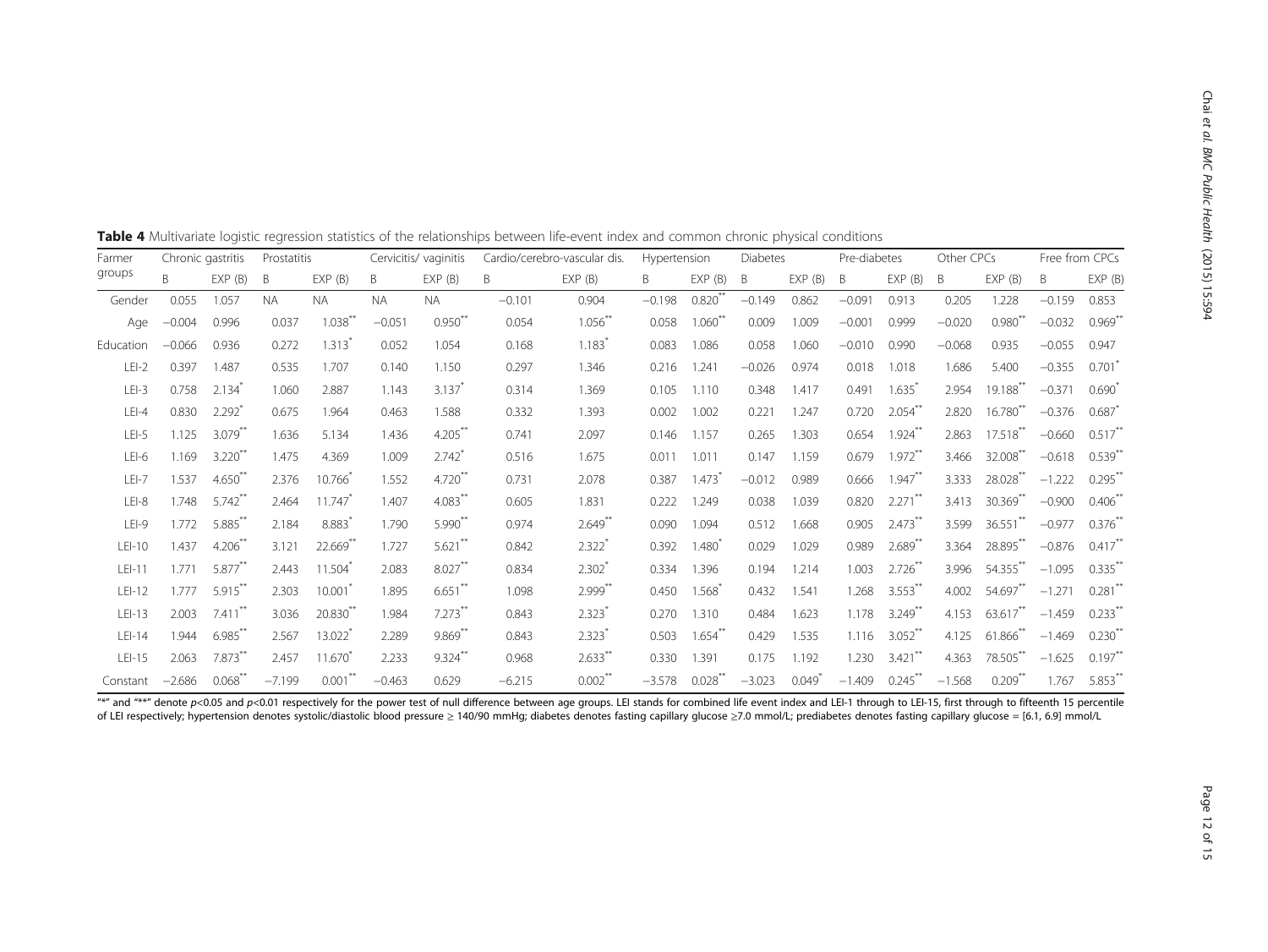differences in the magnitude and/or mechanisms of LE effects across the stages of life course.

Another point worth noting referrers to the huge discrepancies in the RRs or ORs for different CPCs, e.g., from  $RR = 1.58$  (1.29, 1.94) in our bivariate analysis (or  $OR = 1.65$ , in our multi regression analysis) for hypertension to  $RR = 55.00(7.67, 394.57)$  (or  $OR = 78.51$ ) for "other CPCs". Although numerous studies have already documented similar results (e.g., Quendo MA et al. reported OR = 4.83 for suicidal behavior; while Pietrzak and colleagues,  $OR = 1.8$  for gastritis), this study provided a good opportunity for comparing LE effects on different health problems [[39](#page-14-0), [40](#page-14-0)]. Contrary to most previous studies, which generally focused on a singular health problem, this study included a set of CPCs at the same time and thus enabled generating RRs/ORs of different diseases from a same research design, LE instrument, population group etc. The RRs/ORs of some specific CPCs (e.g. prostatitis, cervicitis/vaginitis and chronic gastritis) turned out to be apparently higher than that of others (e.g. diabetes and hypertension). This may be attributed partly to differences in the paths from LEs to different CPCs as mentioned earlier and partly, differences in the prevalence rates of the CPCs that may result in different chances of random errors. One possible explanation for the only null relationship between LEI levels and RRs/ORs of diabetes may be that some of the previously diagnosed diabetics may have been taking glucose lowering medications and/or practicing lifestyle modifications that had resulted in lower FCG. This may also apply to the relatively low RRs/ORs of hypertension.

The third point worth noting concerns a subtle yet important difference between the effects of LEs assessed in this study and that in contemporary ones. Most previous studies asked occurrence of LEs within a limited period (typically 1–2 years) before a given time point (usually when the first wave field data collection was executed) and onset of certain diseases afterwards [[7, 11\]](#page-14-0). Such a research design may be advantageous for probing causal relations; yet it considers only limited LEs and incomplete (mostly immediate but long-term) health effects. This study analyzed relationships between "life-time" LEs and occurrence of the CPCs in the previous year and therefore took into account accumulated effects of all the LEs on the CPCs studied. Given that chronic diseases generally develop over many years, exploring the long-term accumulative effects of LEs may be more important than the immediate effects. And inferring from the various pathways linking LEs to health problems summarized in the introduction section, there are reasons to believe that LEs can have such long-term effects. For example, schooling/ examination failures may not only have immediate health effects (within a few months after the event) but also sustained or repeated effects

under certain circumstances. Schooling/examination failures in China determine whether or not an individual can enter most wanted study programs, professions or jobs and are valued high by all Chinese; and these examinations are repeated annually and are widely covered by the media each time. These may make those who had failed the same examinations recall their own failures year after year and thus cause repeated distresses or bad feelings. Schooling/examination failures may lead to higher life-time risk of other potential LEs (e.g., social discriminations, bad job performances, low self-esteem). Schooling/examination failures may also mean less lifetime ability coping with potential LEs. In addition, schooling/examination failures may be linked with increased unhealthy behaviors including smoking, sex for money/shelving, low fruit and vegetable intake, underutilization of health services etc.

The fourth point worth mentioning relates to the LE instrument used. It consisted of 20 items designed as an interviewer-administered questionnaire to suit highly illiterate LBFs. As mentioned earlier in the methods section, each of the instrument items divided into two parts, i.e. a "judging" question followed by a "rating" question (Additional file [1](#page-13-0)). This arrangement facilitated the interview process since: a) the "judging" question with the simplest responses ("Yes" or "No") enabled rapid skipping of unnecessary "rating" questions; b) the identical "rating" questions made, after completion of the first few items, the respondent readily prepared for what to response after he/she had given an "Yes" answer. As a result, the instrument administration took only about 5 to 10 min. The standardized CronBach  $\alpha$  (0.80) suggests that the instrument is quite reliable; while the correlations coefficients (from −0.037 to 0.291) between the 20 LEs (Additional file [2](#page-13-0)) indicate that all the items included in the instrument are relatively independent.

In addition, this study documented preliminary information about the prevalence of the CPCs and LEs among all the LBFs and different subgroups. For instances, the study found that: a) the prevalence of hypertension was apparently higher among the LBFs (43.2 %) than the national average (26.6 %) of the same age range [[41\]](#page-14-0); b) about 31 % of the LBFs were tested with prediabetes yet had never known their glucose status before; c) "loss of relatives', "financial hardship", "over worries about children", "major injuries/diseases of relatives" and "natural disasters" were most prevalent among the LBFs. Putting together, these findings and others not only call for attention to LE-related issues among LBFs, a newly emerged and thus relatively neglected weak group in vast rural China, but also inform similar studies in the future.

The current study has several strengths. First, it explored the relationships between LEs and CPCs among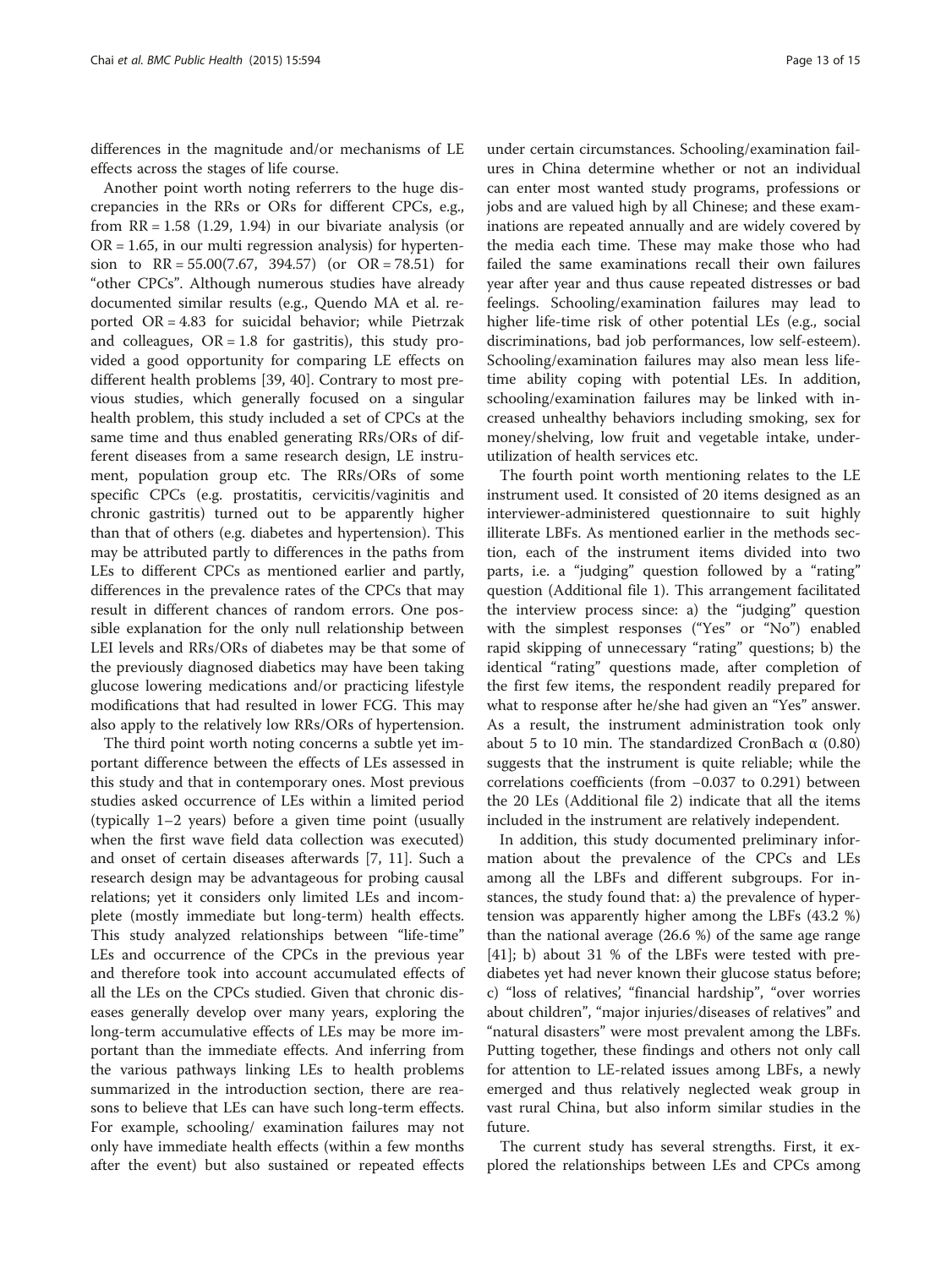<span id="page-13-0"></span>emerging and relatively neglected weak group. Second, it utilized a tailored instrument for assessing LEs and their effects. Third, it produced and compared two indices for evaluating the cumulative effects of LEs. Fourth, it focused on LEs happened during lifetime rather than within a limited period before a given time point.

This study also suffers from limitations. First, except for hypertension, diabetes and pre-diabetes, the remaining CPCs were all reported chronic conditions that had been diagnosed by doctors before the interview. This raises a number of concerns about biases: a) the criteria used for diagnosing the CPCs may be different across service providers; b) the recall ability and service seeking behavior may differ across LBFs. Second, the relationships between LEs and CPCs are bidirectional in nature and readers are cautioned about the difficulties in inferring cause-and-effect relations using data derived from the cross-sectional design [[34](#page-14-0), [35](#page-14-0)]. Third, the current study solicited information about life-time LEs and CPCs diagnosed within the past year. Such a research design makes it difficult to tell whether some of the LEs happened before or after the CPCs, though this difficulty applies to only a very small proportion  $1.4-2.5$  % (i.e.,  $1/40$  to  $1/70$ ) of all the LEs experienced by the LBFs. Fourth, after decades of the internal migration, a highly selective process, the LBFs studied characterized lower education, poorer health and over representation of females etc. These all have implications for interpreting and generalizing the findings. Fifth, the overrepresentation of female LBFs may bias our findings from a comparative stand point. For example, it may be inappropriate to compare the prevalence rates of LEs and CPCs among our study population as a whole and populations with approximately equal gender compositions. Sixth, although the regression model-based weighing of individual LEs has resulted in seeming better findings than that of traditional methods, it needs to be further validated since there is little previous literature endorsing the method. Last, the study site, Lu'an, locates in the middle of China. It represents typical inland rural areas in the country. Yet the findings should be generalized with caution to costal or boarder areas of the country.

#### Conclusions and implications

LEs among LBFs in rural Anhui, China were independently related to most common CPCs in a doseeffectiveness way. This relationship varied greatly across CPCs. And RRs between subgroups of LBFs divided by given percentile cutoff points of LEI compiled using logistic regression models turned out to be substantially higher than that between subgroups divided by same cutoff points of LEI produced via summing up the Likert ratings of all the events studied.

These findings have important implications for clinicians and policymakers. Clinicians, especially those in

rural areas, may need to bear in mind the significance of LEs to the health of their patients and take LE history into account in preventing, diagnosing and treating CPCs. Similarly, policymakers may need to be fully aware of the radical changes in the composition of farmers, the high prevalence of CPCs among them and the roles of LEs in the epidemics, and take concrete measures in reforming rural health services and addressing LE-related health problems.

# Additional files

[Additional file 1:](http://www.biomedcentral.com/content/supplementary/s12889-015-1877-0-s1.doc) Life event instrument among left-behind farmers in rural China.

[Additional file 2:](http://www.biomedcentral.com/content/supplementary/s12889-015-1877-0-s2.doc) Correlation coefficients between each of the 20 life event items.

[Additional file 3:](http://www.biomedcentral.com/content/supplementary/s12889-015-1877-0-s3.docx) Age stratified odd ratios of chronic physical conditions between left behind farmers with different life event index.

#### **Abbreviations**

LEs: Life events; LEI: Life event index; CPCs: Chronic physical conditions; RR: Risk ratio; OR: Odds ratio; FBG: Fasting capillary blood glucose.

#### Competing interests

The authors have no competing interests to report.

#### Authors' Contributions

JC (Jing Chai) and PC contributed equally in carrying out the study and drafting the manuscript. RF participated in the design of the study and instruments. HL participated in the sequence alignment. XS performed the statistical analysis. GT participated in the sequence alignment and helped part of the data analysis. JC (Jing Cheng) supervised field data collection. KL helped organized field data collection. SX led field data collection. YS participated in the field data collection. DW provided expertise support for the whole intervention study, helped to draft the manuscript and finalize the study. All authors read and approved the final manuscript.

#### Acknowledgement

Development of the primitive project protocol was funded by the Natural Science Foundation of China (grant number: 81172201). Refinement and implementation of the study is lead and supported by Lu'an CDC.

#### Author details

<sup>1</sup>School of Health Services Management, Anhui Medical University, 81 Meishan Road, Hefei 230032, China. <sup>2</sup>Lu'an Center for Diseases Prevention and Control, Lu'an 237000, China.

#### Received: 31 January 2015 Accepted: 27 May 2015 Published online: 01 July 2015

#### References

- 1. Hawkins NG, Davies R, Holmes TH. Evidence of psychosocial factors in the development of pulmonary tuberculosis. Am Rev Tuberc Pulmon Dis. 1957;75:768–80.
- 2. Holmes TH, Rahe RH. The social readjustment rating scale. J Psychosom Res. 1967;11:213–8.
- 3. Monroe SM, Kupfer DJ, Frank E. Life stress and treatment course of recurrent depression: 1. Response during index episode. J Consult Clin Psychol. 1992;60:718–24.
- 4. Fagundes CP, Glaser R, Kiecolt-Glaser JK. Stressful early life experiences and immune dysregulation across the lifespan. Brain Behav Immun. 2013;27:8–12. doi[:10.1016/j.bbi.2012.06.014](http://dx.doi.org/10.1016/j.bbi.2012.06.014).
- 5. Dobson A, Smith N, Panchana N. Some problems with life event lists and health outcomes. Int J Behav Med. 2005;12((3):199–205.